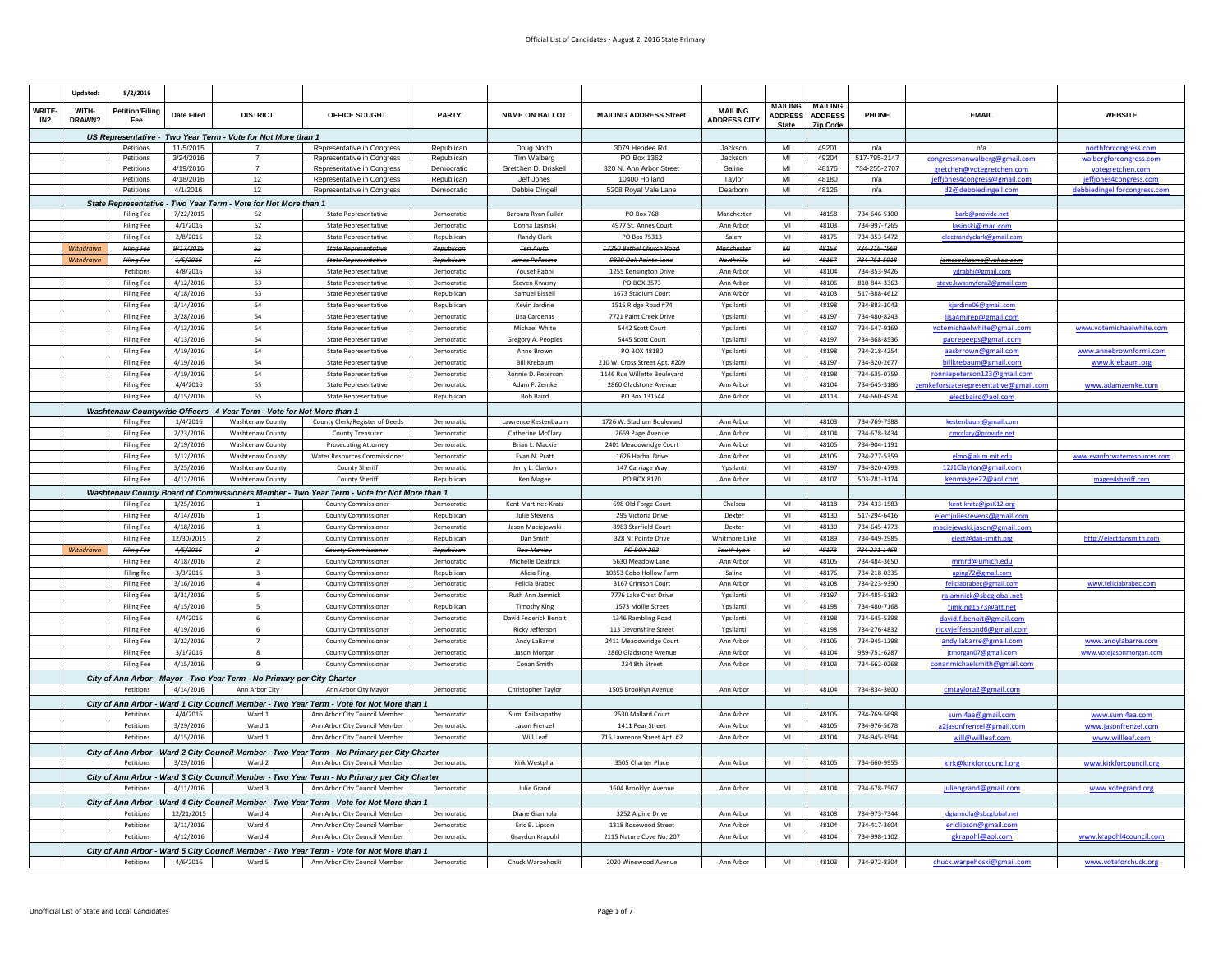| WRITE<br>IN?    | <b>WITH-</b><br>DRAWN? | <b>Petition/Filing</b><br>Fee | <b>Date Filed</b> | <b>DISTRICT</b>                                                                            | OFFICE SOUGHT                                                                                                        | PARTY      | <b>NAME ON BALLOT</b>      | <b>MAILING ADDRESS Street</b> | <b>MAILING</b><br><b>ADDRESS CITY</b> | <b>MAILING</b><br><b>ADDRESS</b><br><b>State</b> | <b>MAILING</b><br><b>ADDRESS</b><br>Zip Code | <b>PHONE</b> | <b>EMAIL</b>                                                 | <b>WEBSITE</b>               |
|-----------------|------------------------|-------------------------------|-------------------|--------------------------------------------------------------------------------------------|----------------------------------------------------------------------------------------------------------------------|------------|----------------------------|-------------------------------|---------------------------------------|--------------------------------------------------|----------------------------------------------|--------------|--------------------------------------------------------------|------------------------------|
|                 |                        | Petitions                     | 4/19/2016         | Ward 5                                                                                     | Ann Arbor City Council Member                                                                                        | Democratic | Kevin Leeser               | 309 S. 7th Street             | Ann Arbor                             | MI                                               | 48103                                        | 734-358-0138 | kleeser@umich.edu                                            | www.kev4council.com          |
|                 |                        |                               |                   |                                                                                            | City of Ypsilanti - Ward 1 City Council Member - Four Year Term - No Primary per City Charter                        |            |                            |                               |                                       |                                                  |                                              |              |                                                              |                              |
|                 |                        | Petitons                      | 4/18/2016         | Ward 1                                                                                     | Ypsilanti City Council Member                                                                                        | Democratic | Lois E. Allen-Richardson   | 1055 Jefferson                | Ypsilanti                             | $\mathsf{MI}$                                    | 48197                                        | 734-482-2017 | <u>loiserich@hotmail.com</u>                                 |                              |
|                 |                        |                               |                   |                                                                                            | City of Ypsilanti - Ward 2 City Council Member - Four Year Term - Vote for Not More than 1                           |            |                            |                               |                                       |                                                  |                                              |              |                                                              |                              |
|                 |                        | Petitions                     | 4/12/2016         | Ward 2                                                                                     | Yosilanti City Council Member                                                                                        | Democratic | Beth C. Bashert            | 909 Grant Street              | Ypsilanti                             | MI                                               | 48197                                        | 734-368-3573 | beth_bashet@yahoo.com                                        |                              |
|                 |                        | Petitions                     | 4/8/2016          | Ward 2                                                                                     | Ypsilanti City Council Member                                                                                        | Democratic | Jennifer Symanns           | PO Box 981102                 | Ypsilanti                             | MI                                               | 48198                                        | 734-355-0363 | jsymanns@gmail.com                                           |                              |
|                 |                        |                               |                   |                                                                                            | City of Ypsilanti - Ward 3 City Council Member - Four Year Term - Vote for Not More than 1                           |            |                            |                               |                                       |                                                  |                                              |              |                                                              |                              |
|                 |                        | Petitions                     | 4/15/2016         | Ward 3                                                                                     | Ypsilanti City Council Member                                                                                        | Democratic | Peter J. Murdock           | 504 N. River Street           | Ypsilanti                             | MI                                               | 48198                                        | 734-485-7799 |                                                              |                              |
|                 |                        | Petitions                     | 4/18/2016         | Ward 3                                                                                     | Ypsilanti City Council Member                                                                                        | Democratic | Liz Dahl MacGregor         | 103 N. Lincoln Street         | Ypsilanti                             | M <sub>l</sub>                                   | 48198                                        | 734-330-7768 | <u>murdock.sweeney@comcast.net</u><br>lizdmg4ypsil@gmail.com |                              |
|                 |                        |                               |                   |                                                                                            |                                                                                                                      |            |                            |                               |                                       |                                                  |                                              |              |                                                              |                              |
|                 |                        | Petitions                     | 4/1/2016          | Ann Arbor Township Clerk - Four Year Term - Vote for Not More than 1<br>Ann Arbor Township | <b>Township Clerk</b>                                                                                                | Democratic | <b>Rena Basch</b>          | 4260 Shetland Drive           | Ann Arbor                             | MI                                               | 48105                                        | 734-975-9411 |                                                              |                              |
|                 |                        |                               |                   |                                                                                            |                                                                                                                      |            |                            |                               |                                       |                                                  |                                              |              | rena_bean@yahoo.com                                          |                              |
|                 |                        |                               |                   | Ann Arbor Township Supervisor - Four Year Term - Vote for Not More than 1                  |                                                                                                                      |            |                            |                               |                                       |                                                  |                                              |              |                                                              |                              |
|                 |                        | Petitions                     | 3/28/2016         | Ann Arbor Township                                                                         | Township Supervisor                                                                                                  | Democratic | Michael C. Moran           | 4621 Ford Road                | Ann Arbor                             | MI                                               | 48105                                        | 734-761-4804 |                                                              |                              |
|                 |                        |                               |                   | Ann Arbor Township Treasurer - Four Year Term - Vote for Not More than 1                   |                                                                                                                      |            |                            |                               |                                       |                                                  |                                              |              |                                                              |                              |
|                 |                        | Petitions                     | 3/28/2016         | Ann Arbor Township                                                                         | <b>Township Treasurer</b>                                                                                            | Republican | Della DiPietro             | 121 N. Dixboro Road           | Ann Arbor                             | MI                                               | 48105                                        | 248-534-5830 | delladipietro@vahoo.com                                      |                              |
|                 |                        |                               |                   |                                                                                            | Ann Arbor Township Board of Trustees Member - Four Year Term - Vote for Not More than 4                              |            |                            |                               |                                       |                                                  |                                              |              |                                                              |                              |
|                 |                        | Petitions                     | 3/22/2016         | Ann Arbor Township                                                                         | <b>Township Trustee</b>                                                                                              | Republican | Kenneth Kohrs              | 3605 Barton Farm              | Ann Arhor                             | MI                                               | 48105                                        | 734-761-4142 | kenkohrs@vahoo.co                                            |                              |
|                 |                        | Petitions                     | 4/5/2016          | Ann Arbor Township                                                                         | <b>Township Trustee</b>                                                                                              | Republican | Randolph Perry             | 2475 Whitmore Lake Road       | Ann Arbor                             | M <sub>l</sub>                                   | 48105                                        | 734-353-5357 | rperry53@comcast.net                                         |                              |
|                 |                        | Petitions                     | 4/5/2016          | Ann Arbor Township                                                                         | <b>Township Trustee</b>                                                                                              | Democratic | Claudia Sedmak             | 4650 Erin Court               | Ann Arbor                             | MI                                               | 48105                                        | 734-891-0531 | sedmak@comcast.net                                           |                              |
|                 |                        | Petitions                     | 4/7/2016          | Ann Arbor Township                                                                         | <b>Township Trustee</b>                                                                                              | Democratic | John E. Allison            | 4215 Shetland Drive           | Ann Arbor                             | MI                                               | 48105                                        | 734-971-3989 | johnallison@comcast.net                                      |                              |
| <b>NRITE-II</b> |                        |                               | 7/22/2016         | Ann Arbor Township                                                                         | <b>Township Trustee</b>                                                                                              | Republican | William E. Boring Jr       | 1738 Warren Road              | Ann Arbor                             | MI                                               | 48105                                        | 734-262-4500 |                                                              |                              |
|                 |                        |                               |                   | Augusta Township Clerk - Four Year Term - Vote for Not More than 1                         |                                                                                                                      |            |                            |                               |                                       |                                                  |                                              |              |                                                              |                              |
|                 |                        | Petitions                     | 3/21/2016         | Augusta Township                                                                           | <b>Township Clerk</b>                                                                                                | Democratic | Iva Bielec                 | 7775 Milan Oakville Road      | Milan                                 | $\mathsf{MI}$                                    | 48160                                        | 734-439-3902 | iva@dundee.net                                               |                              |
|                 |                        | Petitions                     | 4/6/2016          | Augusta Township                                                                           | <b>Township Clerk</b>                                                                                                | Democratic | Belynda Domas              | 33 S. Huron Street            | Ypsilant                              | MI                                               | 48197                                        | 734-474-8355 | handb123@comcast.net                                         |                              |
|                 |                        | Petitions                     | 4/12/2016         | Augusta Township                                                                           | <b>Township Clerk</b>                                                                                                | Democratic | Christopher Harshbarger    | PO BOX 980048                 | Ypsilanti                             | M <sub>l</sub>                                   | 48198                                        | 734-252-9687 | chris.harshbarger@live.com                                   |                              |
|                 |                        |                               |                   | Augusta Township Supervisor - Four Year Term - Vote for Not More than 1                    |                                                                                                                      |            |                            |                               |                                       |                                                  |                                              |              |                                                              |                              |
|                 |                        | Petitions                     | 3/31/2016         | Augusta Township                                                                           | <b>Townsho Supervisor</b>                                                                                            | Democratic | Peter J. Hafler            | 9175 Oak Road                 | Willis                                | MI                                               | 48191                                        | 734-461-6038 | augustahafler@yahoo.com                                      |                              |
|                 |                        | Petitons                      | 4/12/2016         | Augusta Township                                                                           | Township Supervisor                                                                                                  | Democratic | Ira Todd                   | 9077 Chambord Drive           | Ypsilanti                             | MI                                               | 48197                                        | 734-644-6222 | ugustatownshiptodd@yahoo.com                                 | www.iratodd.com              |
|                 |                        | Petitions                     | 4/19/2016         | Augusta Township                                                                           | Township Supervisor                                                                                                  | Republican | <b>Brian Shelby</b>        | 10121 Bunton Road             | Willis                                | MI                                               | 48191                                        | 734-461-6140 | bshelby10121@yahoo.com                                       |                              |
|                 |                        |                               |                   | Augusta Township Treasurer - Four Year Term - Vote for Not More than 1                     |                                                                                                                      |            |                            |                               |                                       |                                                  |                                              |              |                                                              |                              |
|                 |                        | Petitions                     | 4/11/2016         | Augusta Township                                                                           | Township Treasurer                                                                                                   | Democratic | Kathleen McDonald          | PO BOX 204                    | Whittaker                             | MI                                               | 48190                                        | 734-461-1055 | mrskrmcdonald@aol.com                                        |                              |
|                 |                        | Petitions                     | 4/12/2016         | Augusta Township                                                                           | <b>Township Treasurer</b>                                                                                            | Democratic | K. Jackson                 | 385 Black Oak Lane            | Whittaker                             | MI                                               | 48190                                        | 734-368-7377 | kathytoldmefirst@aol.com                                     |                              |
|                 |                        | Petitions                     | 4/19/2016         | Augusta Township                                                                           | <b>Township Treasurer</b>                                                                                            | Democratic | Susan Burek                | 10144 Tanksley Court          | Willis                                | MI                                               | 48191                                        | 734-787-3601 | sburek@provide.net                                           |                              |
|                 |                        |                               |                   |                                                                                            | Augusta Township Board of Trustees Member - Four Year Term - Vote for Not More than 4                                |            |                            |                               |                                       |                                                  |                                              |              |                                                              |                              |
|                 |                        | Petitions                     | 4/19/2016         | Augusta Township                                                                           | <b>Township Trustee</b>                                                                                              | Democratic | <b>Christopher Ortiz</b>   | 8320 McKean Road              | Willis                                | MI                                               | 48191                                        | 313-320-6127 | tanmexusa@yahoo.com                                          |                              |
|                 |                        | Petitions                     | 4/19/2016         | Augusta Township                                                                           | <b>Township Trustee</b>                                                                                              | Democratic | Linda Adams                | 9271 Pitman Road              | Ypsilanti                             | MI                                               | 48197                                        | 734-480-1007 | indiansummer511@comcast.net                                  |                              |
|                 |                        | Petitions                     | 4/19/2016         | Augusta Township                                                                           | <b>Township Trustee</b>                                                                                              | Democratic | <b>Ray Knick</b>           | 9014 Cheri Lane               | Ypsilanti                             | MI                                               | 48197                                        | 517-290-7620 | samyfan@comcast.net                                          |                              |
|                 |                        | <b>Petitions</b>              | 4/5/2016          | Augusta Township                                                                           | <b>Township Trustee</b>                                                                                              | Democratic | Judy Thornton              | 13840 Moss Creek Road         | Milan                                 | MI                                               | 48160                                        | 734-347-2454 | quilter96@hughes.ne                                          |                              |
|                 |                        | Petitions                     | 4/13/2016         | Augusta Township                                                                           | <b>Township Trustee</b>                                                                                              | Democratic | Daniel J. Williams         | 8111 N. Morley Drive          | Willis                                | $\mathsf{MI}$                                    | 48191                                        | 734-678-5395 | dan_2gurldad@yahoo.com                                       |                              |
|                 |                        | Petitions                     | 4/15/2016         | Augusta Township                                                                           | <b>Township Trustee</b>                                                                                              | Democratic | Dale-Lin D. Mallonen       | 7685 Judd Road                | Ypsilanti                             | $\mathsf{M}\mathsf{I}$                           | 48197                                        | 734-545-0936 | dalelinmallonen@gmail.com                                    |                              |
|                 |                        | Petitions                     | 4/18/2016         | Augusta Township                                                                           | <b>Township Trustee</b>                                                                                              | Democratic | <b>Tricia Leaf</b>         | 8575 Bunton Road              | Willie                                | MI                                               | 48191                                        | 734-461-6660 | ryanstleaf@yahoo.com                                         |                              |
|                 |                        | Petitions                     | 4/19/2016         | Augusta Township                                                                           | <b>Township Trustee</b>                                                                                              | Democratic | Cath Howard                | 9229 Willow Road              | Willis                                | MI                                               | 48191                                        | 734-461-6493 | cathhoward@comcast.net                                       | www.cathhowardfortrustee.com |
|                 |                        | Petitions                     | 4/18/2016         | Augusta Township                                                                           | <b>Townsho Trustee</b>                                                                                               | Republican | Richard C. Deitering       | 13080 Rawsonville Road        | Belleville                            | MI                                               | 48111                                        | 734-708-8016 |                                                              |                              |
|                 |                        | Petitions                     | 3/16/2016         | Augusta Township                                                                           | <b>Township Trustee</b>                                                                                              | Republican | <b>Nevel Overton Slack</b> | 12721 Whittaker Road          | Milan                                 | MI                                               | 48160                                        | 616-502-3946 | abbahawk@hotmail.com                                         |                              |
|                 |                        | Petitons                      | 4/19/2016         | Augusta Township                                                                           | <b>Township Trustee</b>                                                                                              | Republican | Dennis Chie                | 8225 N. Morely Drive          | <b>Willis</b>                         | M <sub>l</sub>                                   | 48191                                        | 734-270-6017 | dennischie@yahoo.com                                         |                              |
|                 |                        | Petitions                     | 4/19/2016         | Augusta Township                                                                           | <b>Township Trustee</b>                                                                                              | Republican | Nathaniel G. Johnson       | 9276 Willow Road              | Willis                                | MI                                               | 48191                                        | 734-624-5436 | gjohnson37@gmail.com                                         |                              |
|                 |                        |                               |                   | Bridgewater Township Clerk - Four Year Term - Vote for Not More than 1                     |                                                                                                                      |            |                            |                               |                                       |                                                  |                                              |              |                                                              |                              |
|                 |                        | Petitons                      | 4/19/2016         | <b>Bridgewater Township</b>                                                                | <b>Township Clerk</b>                                                                                                | Republican | Tom Wharam                 | 8716 Neal Road                | Manchester                            | MI                                               | 48158                                        | 734-428-9668 |                                                              |                              |
|                 |                        |                               |                   | Bridgewater Township Supervisor - Four Year Term - Vote for Not More than 1                |                                                                                                                      |            |                            |                               |                                       |                                                  |                                              |              |                                                              |                              |
|                 |                        | Petitons                      | 4/18/2016         | <b>Bridgewater Township</b>                                                                | Township Supervisor                                                                                                  | Republican | Laurie Fromhart            | 12831 Hogan Road              | Clinton                               | MI                                               | 49236                                        | 517-456-6725 | laurie.fromhart@hotmail.com                                  |                              |
|                 | lot Qualified          | Petitions                     | 4/19/2016         | <b>Bridgewater Township</b>                                                                | <b>Township Supervisor</b>                                                                                           | Republican | David Horney               | 8254 Boettner Road            | Saline                                | MH                                               | 48176                                        | 734-320-5336 |                                                              |                              |
|                 |                        |                               |                   | Bridgewater Township Treasurer - Four Year Term - Vote for Not More than 1                 |                                                                                                                      |            |                            |                               |                                       |                                                  |                                              |              |                                                              |                              |
|                 |                        | Petitions                     | 3/29/2016         | <b>Bridgewater Township</b>                                                                | Township Treasurer                                                                                                   | Republican | John Wheeker               | 10525 Kies Road               | Manchester                            | MI                                               | 48158                                        | 734-757-5360 | wheekerfortreasurer@gmail.com                                |                              |
|                 |                        | Petitions                     | 4/18/2016         | <b>Bridgewater Township</b>                                                                | <b>Township Treasurer</b>                                                                                            | Republican | Michelle McQueer           | PO BOX 8                      | Bridgewater                           | $\mathsf{MI}$                                    | 48115                                        | 734-678-9837 | bridgewatertwptreasurer@yahoo.com                            |                              |
|                 |                        |                               |                   |                                                                                            |                                                                                                                      |            |                            |                               |                                       |                                                  |                                              |              |                                                              |                              |
|                 |                        | Petitions                     | 4/15/2016         | <b>Bridgewater Township</b>                                                                | Bridgewater Township Board of Trustees Member - Four Year Term - Vote for Not More than 2<br><b>Township Trustee</b> | Republican | Geoffrey Oliver            | 15843 Sheridan Road           | Clinton                               | MI                                               | 49236                                        | 517-456-7700 |                                                              |                              |
|                 |                        | Petitions                     | 4/18/2016         | <b>Bridgewater Township</b>                                                                | <b>Township Trustee</b>                                                                                              | Republican | David C. Faust             | 11500 Clinton Road            | Clinton                               | MI                                               | 49236                                        | 517-403-2431 | gmlawncare@yahoo.com                                         |                              |
|                 |                        |                               |                   |                                                                                            |                                                                                                                      |            |                            |                               |                                       |                                                  |                                              |              |                                                              |                              |
|                 |                        |                               |                   | Dexter Township Clerk - Four Year Term - Vote for Not More than 1                          |                                                                                                                      |            |                            |                               |                                       |                                                  |                                              |              |                                                              |                              |
|                 |                        | Petitions                     | 4/15/2016         | Dexter Township                                                                            | <b>Township Clerk</b>                                                                                                | Republican | Debra Ceo                  | 13702 Aberdeen                | Gregory                               | MI                                               | 48137                                        | 734-475-2481 | daceo412@yahoo.com                                           |                              |
|                 |                        |                               |                   | Dexter Township Supervisor - Four Year Term - Vote for Not More than 1                     |                                                                                                                      |            |                            |                               |                                       |                                                  |                                              |              |                                                              |                              |
|                 |                        | Petitions                     | 4/15/2016         | Dexter Township                                                                            | Township Supervisor                                                                                                  | Republican | Harley B. Rider            | <b>PO Box 249</b>             | Dexter                                | MI                                               | 48130                                        | 734-426-2841 | friendsofharleyrider@hotmail.com                             | www.harleyrider.net          |
|                 |                        |                               |                   | Dexter Township Treasurer - Four Year Term - Vote for Not More than 1                      |                                                                                                                      |            |                            |                               |                                       |                                                  |                                              |              |                                                              |                              |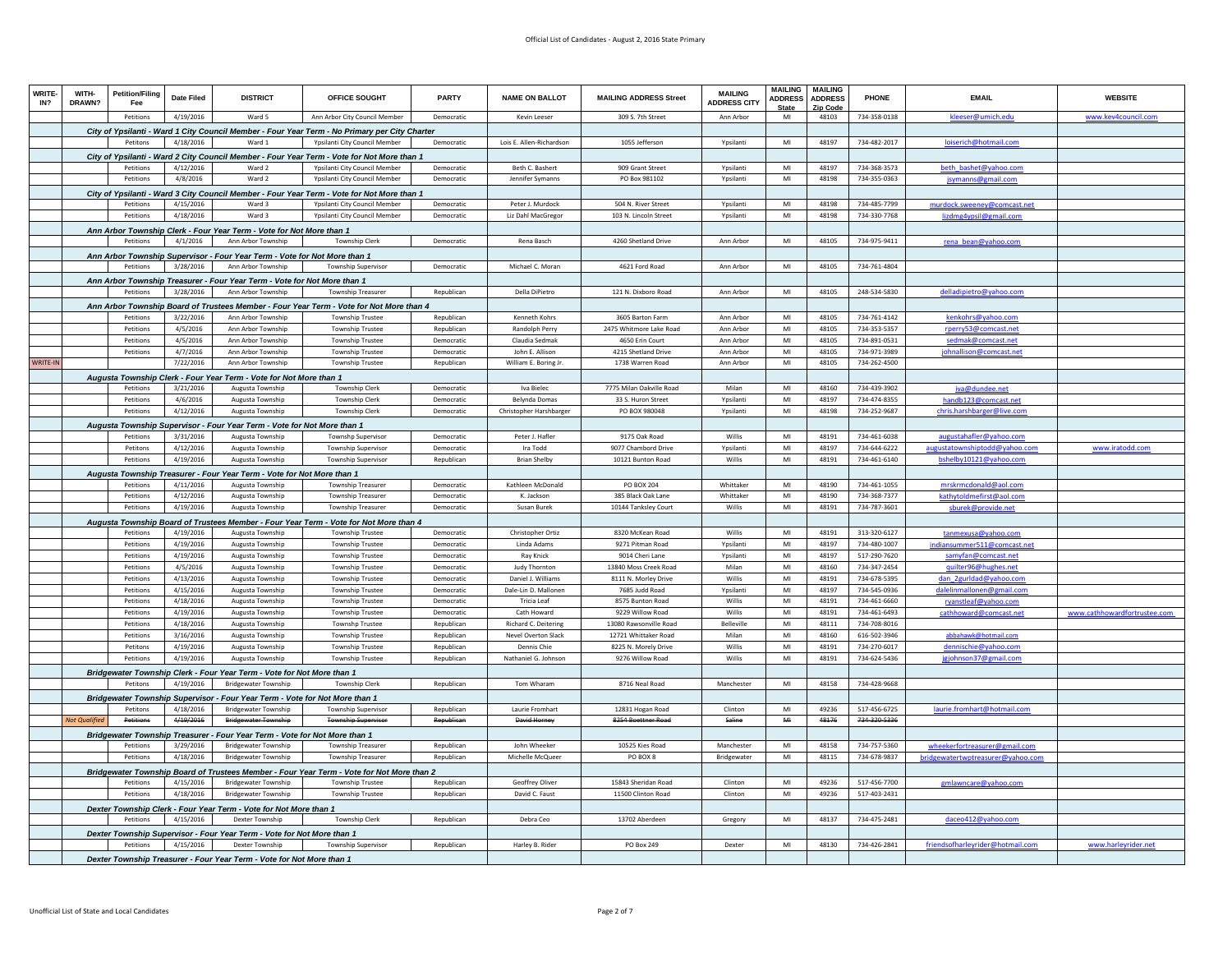| <b>WRITE</b><br>IN? | WITH-<br>DRAWN? | <b>Petition/Filing</b><br>Fee | <b>Date Filed</b> | <b>DISTRICT</b>                                                            | OFFICE SOUGHT                                                                            | <b>PARTY</b> | <b>NAME ON BALLOT</b>        | <b>MAILING ADDRESS Street</b> | <b>MAILING</b><br><b>ADDRESS CITY</b> | <b>MAILING</b><br><b>ADDRESS</b><br><b>State</b> | <b>MAILING</b><br><b>ADDRESS</b><br>Zip Code | PHONE        | <b>EMAIL</b>                     | <b>WEBSITE</b> |
|---------------------|-----------------|-------------------------------|-------------------|----------------------------------------------------------------------------|------------------------------------------------------------------------------------------|--------------|------------------------------|-------------------------------|---------------------------------------|--------------------------------------------------|----------------------------------------------|--------------|----------------------------------|----------------|
|                     |                 | Petitions                     | 3/22/2016         | Dexter Township                                                            | Township Treasurer                                                                       | Republican   | Libby Brushaber              | 6678 Madden Road              | Dexter                                | MI                                               | 48130                                        | 734-475-9398 | libbybrushaber@gmail.com         |                |
|                     |                 |                               |                   |                                                                            | Dexter Township Board of Trustees Member - Four Year Term - Vote for Not More than 4     |              |                              |                               |                                       |                                                  |                                              |              |                                  |                |
|                     |                 | Petitons                      | 4/18/2016         | <b>Dexter Township</b>                                                     | <b>Township Trustee</b>                                                                  | Republican   | <b>Bill Gaiewski</b>         | 9820 Stinchfield Woods Road   | Pinckney                              | MI                                               | 48169                                        | 734-426-3030 | sunkastle8@netzero.net           |                |
|                     |                 | Petitions                     | 4/18/2016         | Dexter Township                                                            | <b>Township Trustee</b>                                                                  | Republican   | Mike Compton                 | 9045 Lotie Lane               | Dexter                                | MI                                               | 48130                                        | 734-834-3854 | mike 48118@yahoo.com             |                |
|                     |                 | Petitions                     | 4/19/2016         | Dexter Township                                                            | <b>Township Trustee</b>                                                                  | Republican   | James L. Drolett             | 9933 Algonquin Drive          | Pinckney                              | MI                                               | 48169                                        | 734-426-2598 | drolett@charter.net              |                |
| WRITE-II            |                 |                               | 4/27/2016         | <b>Dexter Township</b>                                                     | <b>Township Trustee</b>                                                                  | Republican   | Mark D. Mesko                | 6987 Madden Road              | Dexter                                | MI                                               | 48130                                        | 734-272-1629 |                                  |                |
| <b>NRITE-IN</b>     |                 |                               | 7/7/2016          | Dexter Township                                                            | <b>Township Trustee</b>                                                                  | Republican   | Nina Doletzky-Rackham        | 9611 Fleming Road             | Dexter                                | MI                                               | 48130                                        | 734-426-2494 |                                  |                |
|                     |                 |                               |                   | Freedom Township Clerk - Four Year Term - Vote for Not More than 1         |                                                                                          |              |                              |                               |                                       |                                                  |                                              |              |                                  |                |
|                     |                 | Petitions                     | 4/17/2016         | Freedom Township                                                           | Township Clerk                                                                           | Republican   | Valisa Bristle               | 8795 Pleasant Lake Road       | Ann Arbor                             | MI                                               | 48103                                        | 734-222-6399 | vlbrisle@yahoo.com               |                |
|                     |                 |                               |                   | Freedom Township Supervisor - Four Year Term - Vote for Not More than 1    |                                                                                          |              |                              |                               |                                       |                                                  |                                              |              |                                  |                |
|                     |                 | Petitions                     | 4/12/2016         | Freedom Township                                                           | Township Supervisor                                                                      | Republican   | Dale E. Weidmayer            | 10360 Pleasant Lake Road      | Ann Arbor                             | MI                                               | 48103                                        | 734-429-7101 |                                  |                |
|                     |                 |                               |                   | Freedom Township Treasurer - Four Year Term - Vote for Not More than 1     |                                                                                          |              |                              |                               |                                       |                                                  |                                              |              |                                  |                |
|                     |                 | Petitions                     | 4/18/2016         | Freedom Township                                                           | <b>Township Treasurer</b>                                                                | Republican   | Rudy T. Layher               | 11200 Pleasant Lake Road      | Manchester                            | MI                                               | 48158                                        | 734-428-9128 | layherfarms@reagan.com           |                |
|                     |                 |                               |                   |                                                                            | Freedom Township Board of Trustees Member - Four Year Term - Vote for Not More than 2    |              |                              |                               |                                       |                                                  |                                              |              |                                  |                |
|                     |                 | Petitons                      | 4/15/2016         | Freedom Township                                                           | <b>Township Trustee</b>                                                                  | Republican   | Daniel L. Schaible           | 13785 Pleasant Lake Road      | Manchester                            | MI                                               | 48158                                        | 734-545-2615 | d.schaible@hotmail.com           |                |
|                     |                 | Petitions                     | 4/14/2016         | Freedom Township                                                           | <b>Township Trustee</b>                                                                  | Republican   | Dennis E. Huehl              | 3840 S. Fletcher Road         | Chelsea                               | MI                                               | 48118                                        | 734-260-4454 | huehl3@aol.com                   |                |
|                     |                 |                               |                   | Lima Township Clerk - Four Year Term - Vote for Not More than 1            |                                                                                          |              |                              |                               |                                       |                                                  |                                              |              |                                  |                |
|                     |                 | Petitions                     | 3/28/2016         | Lima Township                                                              | <b>Township Clerk</b>                                                                    | Republican   | Mary Tobin                   | 8510 Gross Road               | Dexter                                | MI                                               | 48130                                        | 734-255-1031 | tobinm@vahoo.cc                  |                |
|                     |                 | Petitions                     | 4/7/2016          | Lima Township                                                              | <b>Township Clerk</b>                                                                    | Republican   | <b>Elaine Bater</b>          | 1427 S. Fletcher Road         | Chelsea                               | MI                                               | 48118                                        | 734-475-9595 | elainebater@aol.com              |                |
|                     |                 |                               |                   | Lima Township Supervisor - Four Year Term - Vote for Not More than 1       |                                                                                          |              |                              |                               |                                       |                                                  |                                              |              |                                  |                |
|                     |                 | Petitions                     | 3/2/2016          | Lima Township                                                              | <b>Township Supervisor</b>                                                               | Republican   | Craig A. Maier               | 1185 S. Fletcher Road         | Chelsea                               | MI                                               | 48118                                        | 734-550-6595 | craigmaier2@gmail.com            |                |
|                     |                 |                               |                   | Lima Township Treasurer - Four Year Term - Vote for Not More than 1        |                                                                                          |              |                              |                               |                                       |                                                  |                                              |              |                                  |                |
|                     |                 | Petitions                     | 4/6/2016          | Lima Township                                                              | <b>Township Treasurer</b>                                                                | Republican   | Nanette L. Havens            | 10420 E. Hershey Lane         | Dexter                                | MI                                               | 48130                                        | 734-475-1978 | irs107@hotmail.com               |                |
|                     |                 |                               |                   |                                                                            | Lima Township Board of Trustees Member - Four Year Term - Vote for Not More than 2       |              |                              |                               |                                       |                                                  |                                              |              |                                  |                |
|                     |                 | Petitions                     | 3/24/2016         | Lima Township                                                              | <b>Township Trustee</b>                                                                  | Republican   | Donald A. Laier              | 1130 S. Lima Center Road      | Chelsea                               | MI                                               | 48118                                        | 734-475-7778 |                                  |                |
|                     |                 | Petitions                     | 4/18/2016         | Lima Township                                                              | <b>Township Trustee</b>                                                                  | Republican   | Duane Luick                  | 10745 Jackson Road            | Dexter                                | MI                                               | 48130                                        | 734-475-3590 |                                  |                |
|                     |                 | Petitions                     | 4/11/2016         | Lima Township                                                              | Township Trustee                                                                         | Republican   | Gregory A. McKenzie          | 1741 N. Dancer Road           | Dexter                                | MI                                               | 48130                                        | 734-475-5290 |                                  |                |
|                     |                 |                               |                   | Lodi Township Clerk - Four Year Term - Vote for Not More than 1            |                                                                                          |              |                              |                               |                                       |                                                  |                                              |              |                                  |                |
|                     |                 | Petitions                     | 4/13/2016         | Lodi Township                                                              | Township Clerk                                                                           | Republican   | Christina Turner             | 8350 W. Ellsworth Rd          | Ann Arbor                             | MI                                               | 48103                                        | 734-320-5312 | cmmjturner@gmail.com             |                |
|                     |                 |                               |                   | Lodi Township Supervisor - Four Year Term - Vote for Not More than 1       |                                                                                          |              |                              |                               |                                       |                                                  |                                              |              |                                  |                |
|                     |                 | Petitions                     | 4/18/2016         | Lodi Township                                                              | <b>Township Supervisor</b>                                                               | Republican   | Janann Godek                 | 2600 Tessmer Road             | Ann Arhor                             | MI                                               | 48103                                        | 734-255-5560 | imgodek@sbcglobal.net            |                |
|                     |                 | Petitions                     | 4/19/2016         | Lodi Township                                                              | Township Supervisor                                                                      | Republican   | Diane Bragg                  | 4840 Saline Waterworks Road   | Saline                                | MI                                               | 48176                                        | 734-429-4964 | braggd1975@gmail.com             |                |
|                     |                 |                               |                   | Lodi Township Treasurer - Four Year Term - Vote for Not More than 1        |                                                                                          |              |                              |                               |                                       |                                                  |                                              |              |                                  |                |
|                     |                 | Petitions                     | 4/15/2016         | Lodi Township                                                              | <b>Township Treasurer</b>                                                                | Republican   | Michelle K. Foley            | 4895 Ann Arbor Saline Road    | Ann Arbor                             | MI                                               | 48103                                        | 734-930-2815 |                                  |                |
|                     |                 |                               |                   |                                                                            | Lodi Township Board of Trustees Member - Four Year Term - Vote for Not More than 4       |              |                              |                               |                                       |                                                  |                                              |              |                                  |                |
|                     |                 | Petitions                     | 4/11/2016         | Lodi Township                                                              | Township Trustee                                                                         | Republican   | Craig Swenson                | 3770 Pleasant Lake Road       | Ann Arbor                             | MI                                               | 48103                                        | 734-668-8863 | cdswenson@aol.com                |                |
|                     |                 | Petitions                     | 4/15/2016         | Lodi Township                                                              | <b>Township Trustee</b>                                                                  | Republican   | William Lindemann            | 4260 Pleasant Lake Road       | Ann Arbor                             | MI                                               | 48103                                        | 734-320-4421 |                                  |                |
|                     |                 | Petitions                     | 4/18/2016         | Lodi Township                                                              | <b>Township Trustee</b>                                                                  | Republican   | Donald A. Rentschler         | 4541 W. Ellsworth Road        | Ann Arbor                             | MI                                               | 48103                                        | 734-368-3319 |                                  |                |
|                     |                 | Petitions                     | 4/15/2016         | Lodi Township                                                              | <b>Township Trustee</b>                                                                  | Republican   | Barbara Giezentaner          | PO Box 706                    | Saline                                | MI                                               | 48176                                        | 734-429-4353 | bgiez1@gmail.com                 |                |
|                     |                 | Petitons                      | 4/19/2016         | Lodi Township                                                              | Township Trustee                                                                         | Republican   | Jacob Schaible               | 7624 Pleasant Lake Road       | Ann Arbor                             | MI                                               | 48103                                        | 734-216-7264 | jake of all trades 79@ gmail.com |                |
|                     |                 |                               |                   | Lyndon Township Clerk - Four Year Term - Vote for Not More than 1          |                                                                                          |              |                              |                               |                                       |                                                  |                                              |              |                                  |                |
|                     |                 | Petitions                     | 4/8/2016          | Lyndon Township                                                            | <b>Township Clerk</b>                                                                    | Democratic   | Linda Lou Reilly             | 11272 Joslin Lake Road        | Gregory                               | MI                                               | 48137                                        | 734-498-3924 | poultrybylinda@gmail.com         |                |
|                     |                 |                               |                   | Lyndon Township Supervisor - Four Year Term - Vote for Not More than 1     |                                                                                          |              |                              |                               |                                       |                                                  |                                              |              |                                  |                |
|                     |                 | Petitions                     | 4/15/2016         | Lyndon Township                                                            | <b>Township Supervisor</b>                                                               | Republican   | Marc E. Keezer               | 11470 Boyce Road              | Chelsea                               | MI                                               | 48118                                        | 734-395-2462 | marckeezer@gmail.com             |                |
|                     |                 |                               |                   | Lyndon Township Treasurer - Four Year Term - Vote for Not More than 1      |                                                                                          |              |                              |                               |                                       |                                                  |                                              |              |                                  |                |
|                     |                 | Petitons                      | 4/14/2016         | Lyndon Township                                                            | <b>Township Treasurer</b>                                                                | Republican   | Mary Jane Maze               | 12400 Roepke Road             | Gregory                               | MI                                               | 48137                                        | 734-883-4139 | heidi1414@att.net                |                |
|                     |                 |                               |                   |                                                                            | Lyndon Township Board of Trustees Member - Four Year Term - Vote for Not More than 2     |              |                              |                               |                                       |                                                  |                                              |              |                                  |                |
|                     |                 | Petitions                     | 4/12/2016         | Lyndon Township                                                            | <b>Township Trustee</b>                                                                  | Democratic   | <b>Robert Mester</b>         | 8750 Mester Road              | Chelsea                               | MI                                               | 48118                                        | 734-660-6637 | bobmester@yahoo.com              |                |
|                     |                 | Petitions                     | 4/15/2016         | Lyndon Township                                                            | <b>Township Trustee</b>                                                                  | Republican   | John H. Francis              | 5017 S. Lake Drive            | Chelsea                               | $\mathsf{MI}$                                    | 48118                                        | 734-546-0506 | jhf017@gmail.com                 |                |
|                     |                 |                               |                   | Manchester Township Clerk - Four Year Term - Vote for Not More than 1      |                                                                                          |              |                              |                               |                                       |                                                  |                                              |              |                                  |                |
|                     |                 | Petitons                      | 4/18/2016         | Manchester Township                                                        | <b>Township Clerk</b>                                                                    | Republican   | <b>Danell Steele Proctor</b> | PO BOX 451                    | Manchester                            | MI                                               | 48158                                        | 734-637-1589 | jefdanel@sbcglobal.net           |                |
|                     |                 | Petitons                      | 4/19/2016         | Manchester Township                                                        | Township Clerk                                                                           | Republican   | Ann M. Becktel               | PO BOX 278                    | Manchester                            | MI                                               | 48158                                        | 734-428-8008 | ambigb@aol.com                   |                |
|                     |                 |                               |                   | Manchester Township Supervisor - Four Year Term - Vote for Not More than 1 |                                                                                          |              |                              |                               |                                       |                                                  |                                              |              |                                  |                |
|                     |                 | Petitions                     | 4/15/2016         | Manchester Township                                                        | Township Supervisor                                                                      | Republican   | Gene DeRossett               | 327 Woodhaven Pl              | Manchester                            | MI                                               | 48158                                        | 734-428-7719 | gdrossett@yahoo.com              |                |
|                     |                 |                               |                   | Manchester Township Treasurer - Four Year Term - Vote for Not More than 1  |                                                                                          |              |                              |                               |                                       |                                                  |                                              |              |                                  |                |
|                     |                 | Petitions                     | 4/18/2016         | Manchester Township                                                        | <b>Township Treasurer</b>                                                                | Republican   | <b>Brenda Bristle</b>        | 7756 Sunset Drive             | Manchester                            | MI                                               | 48158                                        | 734-657-0351 | brenda.bristle@gmail.com         |                |
|                     |                 | Petitions                     | 4/19/2016         | Manchester Township                                                        | <b>Township Treasurer</b>                                                                | Republican   | Laurie Carey                 | 10517 Rolling Oaks Drive      | Manchester                            | MI                                               | 48158                                        | 734-645-0040 | mtwp-treasurer@sbcglobal.net     |                |
|                     |                 |                               |                   |                                                                            | Manchester Township Board of Trustees Member - Four Year Term - Vote for Not More than 4 |              |                              |                               |                                       |                                                  |                                              |              |                                  |                |
|                     |                 | Petitions                     | 4/18/2016         | Manchester Township                                                        | <b>Township Trustee</b>                                                                  | Republican   | Ronald A. Milkey             | PO BOX 334                    | Manchester                            | MI                                               | 48158                                        | 734-428-0987 | milkey1967@gmail.com             |                |
|                     |                 | Petitions                     | 4/19/2016         | Manchester Township                                                        | Township Trustee                                                                         | Republican   | Lisa Moutinho                | 16920 English Road            | Manchester                            | MI                                               | 48158                                        | 734-216-5249 | lisamoutinho@gmail.com           |                |
|                     |                 | Petitons                      | 4/19/2016         | Manchester Township                                                        | <b>Township Trustee</b>                                                                  | Republican   | Carl E. Macomber             | 9330 Sharon Hollow Road       | Manchester                            | MI                                               | 48158                                        | 734-428-9025 |                                  |                |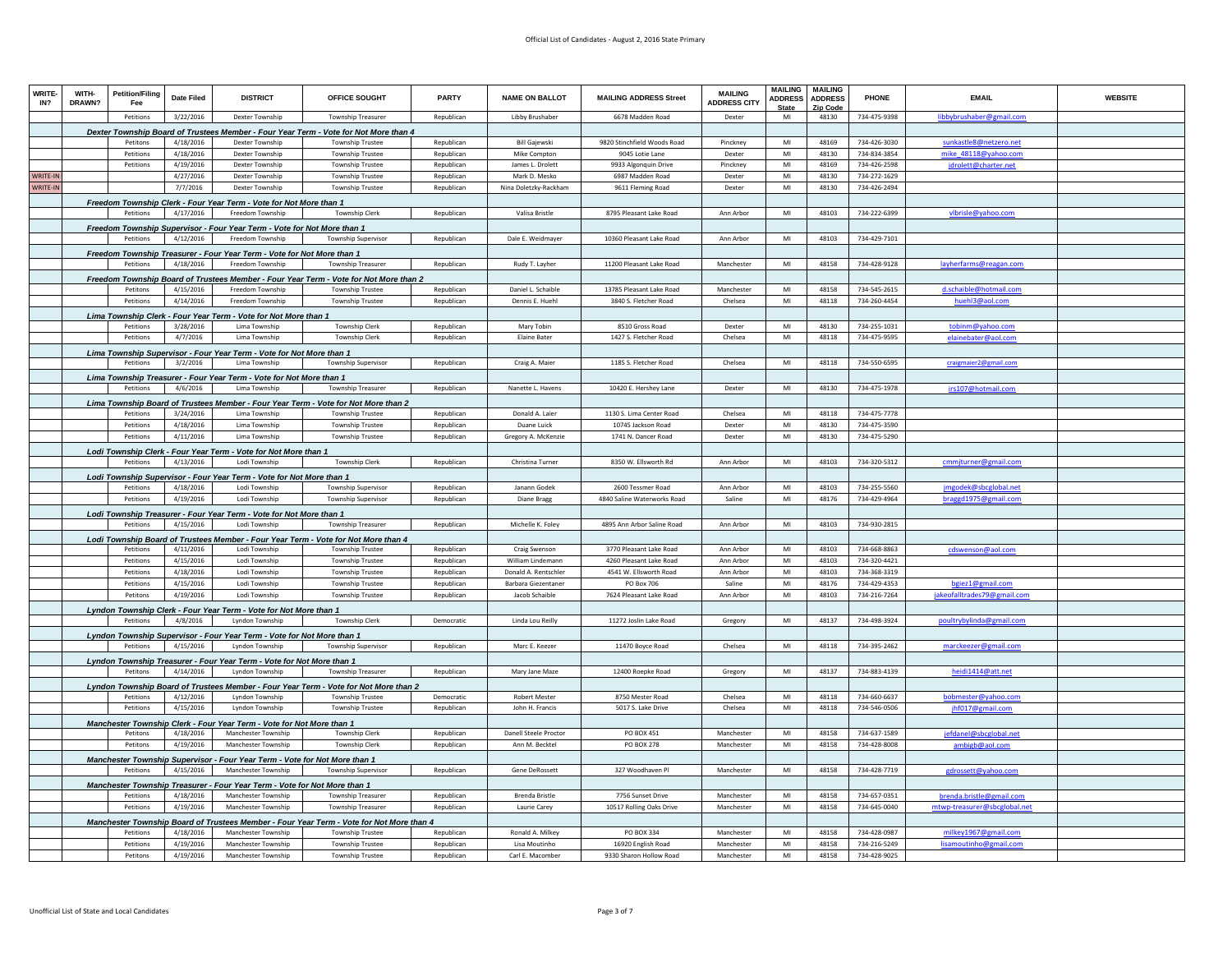| <b>WRITE</b><br>IN? | WITH-<br>DRAWN? | <b>Petition/Filing</b><br>Fee | Date Filed             | <b>DISTRICT</b>                                                                         | OFFICE SOUGHT                                                                                                | <b>PARTY</b>             | <b>NAME ON BALLOT</b>                  | <b>MAILING ADDRESS Street</b>           | <b>MAILING</b><br><b>ADDRESS CITY</b> | <b>MAILING</b><br><b>ADDRESS</b><br><b>State</b> | <b>MAILING</b><br><b>ADDRESS</b><br>Zip Code | PHONE                        | <b>EMAIL</b>                                          | <b>WEBSITE</b>             |
|---------------------|-----------------|-------------------------------|------------------------|-----------------------------------------------------------------------------------------|--------------------------------------------------------------------------------------------------------------|--------------------------|----------------------------------------|-----------------------------------------|---------------------------------------|--------------------------------------------------|----------------------------------------------|------------------------------|-------------------------------------------------------|----------------------------|
|                     |                 | Petitons                      | 4/19/2016              | Manchester Township                                                                     | <b>Township Trustee</b>                                                                                      | Democratic               | <b>Robert Seefeld</b>                  | 7706 Sunset Drive                       | Manchester                            | MI                                               | 48158                                        | 734-428-9878                 | seefeld@yahoo.com                                     |                            |
|                     |                 |                               |                        | Northfield Township Clerk - Four Year Term - Vote for Not More than 1                   |                                                                                                              |                          |                                        |                                         |                                       |                                                  |                                              |                              |                                                       |                            |
|                     |                 | Petitons                      | 4/8/2016               | Northfield Township                                                                     | Township Clerk                                                                                               | Republican               | Kathleen Manley                        | PO Box 283                              | South Lyon                            | MI                                               | 48178                                        | 734-231-1468                 | manleyforclerk@gmail.com                              |                            |
|                     |                 | Petitions                     | 4/19/2016              | Northfield Township                                                                     | <b>Township Clerk</b>                                                                                        | Republican               | Mark Stanalaiczo                       | 8352 Kearney Road                       | Whitmore Lake                         | MI                                               | 48189                                        | 734-306-7858                 | markforclerk@gmail.com                                |                            |
|                     |                 |                               |                        | Northfield Township Supervisor - Four Year Term - Vote for Not More than 1              |                                                                                                              |                          |                                        |                                         |                                       |                                                  |                                              |                              |                                                       |                            |
|                     |                 | Petitions                     | 4/11/2016              | Northfield Township                                                                     | Township Superviso                                                                                           | Republican               | Marilyn Handloser Engstron             | 645 East Shore Drive                    | <b>Whitmore Lake</b>                  | MI                                               | 48189                                        | 248-231-4216                 | hmarilyn@vahoo.com                                    |                            |
|                     |                 | Petitions                     | 4/13/2016              | Northfield Township                                                                     | Township Supervisor                                                                                          | Republican               | Marlene Chockley                       | 2665 5 Mile Road                        | South Lyon                            | MI                                               | 48178                                        | 734-730-0795                 | marlenechockley@gmail.com                             |                            |
|                     |                 | Petitions                     | 4/18/2016              | Northfield Township                                                                     | Township Supervisor                                                                                          | Democratic               | John C. Zarzecki                       | 6163 Hellner Road                       | Ann Arbor                             | MI                                               | 48105                                        | 734-260-0823                 | jcz53consult@yahoo.com                                |                            |
|                     |                 |                               |                        | Northfield Township Treasurer - Four Year Term - Vote for Not More than 1               |                                                                                                              |                          |                                        |                                         |                                       |                                                  |                                              |                              |                                                       |                            |
|                     |                 | Petitions                     | 4/1/2016               | Northfield Township                                                                     | <b>Township Treasurer</b>                                                                                    | Republican               | Kathy Braun                            | 316 E. Shore Drive                      | Whitmore Lake                         | MI                                               | 48189                                        | 734-449-4048                 | kathysuebraun@gmail.com                               |                            |
|                     |                 | Petitons                      | 4/18/2016              | Northfield Township                                                                     | <b>Township Treasurer</b>                                                                                    | Republican               | Lenore M. Zelenock                     | PO BOX 441                              | Whitmore Lake                         | M <sub>l</sub>                                   | 48189                                        | 734-395-6983                 | tlzteam@yahoo.com                                     |                            |
|                     |                 |                               |                        |                                                                                         | Northfield Township Board of Trustees Member - Four Year Term - Vote for Not More than 4                     |                          |                                        |                                         |                                       |                                                  |                                              |                              |                                                       |                            |
|                     |                 | Petitions                     | 4/8/2016               | Northfield Township                                                                     | <b>Township Trustee</b>                                                                                      | Republican               | Jacqueline R. Otto                     | 1075 St. Andrews Drive                  | Whitmore Lake                         | MI                                               | 48189                                        | 734-368-2251                 | jackiotto@yahoo.com                                   |                            |
|                     |                 | Petitions                     | 4/13/2016              | Northfield Township                                                                     | <b>Township Trustee</b>                                                                                      | Republican               | Wayne F. Dockett                       | PO BOX 426                              | <b>Whitmore Lake</b>                  | $\mathsf{MI}$                                    | 48189                                        | 734-449-4600                 |                                                       |                            |
|                     |                 | Petitons                      | 4/19/2016              | Northfield Township                                                                     | <b>Township Trustee</b>                                                                                      | Republican               | Lori Dancik                            | 9085 Posey Court                        | Whitmore Lake                         | MI                                               | 48189                                        | 734-449-2223                 | loda96@yahoo.com                                      |                            |
|                     |                 | Petitons                      | 4/19/2016              | Northfield Township                                                                     | <b>Township Trustee</b>                                                                                      | Republican               | Mary Kendall                           | 808 E. Five Mile Road                   | Whitmore Lake                         | MI                                               | 48189                                        | 734-478-2023                 | mek808@netzero.com                                    |                            |
|                     |                 | Petitons                      | 4/19/2016              | Northfield Township                                                                     | <b>Township Trustee</b>                                                                                      | Republican               | <b>Rachael Smith</b>                   | 504 Six Mile Road                       | Whitmore Lake                         | MI                                               | 48189                                        | 734-678-3371                 | kronberger.smith@gmail.com                            |                            |
|                     |                 | Petitions                     | 4/19/2016              | Northfield Township                                                                     | <b>Township Trustee</b>                                                                                      | Republican               | Leigh Piehutkoski                      | 6236 Earhart Road                       | Ann Arbor                             | MI<br>MI                                         | 48105                                        | 734-622-9498                 | leighadampie@yahoo.com                                |                            |
|                     |                 | Petitions<br>Petitions        | 4/19/2016<br>4/15/2016 | Northfield Township<br>Northfield Township                                              | <b>Township Trustee</b><br><b>Township Trustee</b>                                                           | Republican<br>Republican | Amy Lopez<br><b>Tawn Beliger</b>       | 2354 Jennings Road<br>8365 Earhart Road | <b>Whitmore Lake</b><br>South Lvon    | MI                                               | 48189<br>48178                               | 734-891-3716<br>734-728-0779 | amylopez1231@gmail.com<br>tawn@lemoniames.com         | http://tawn.lemoniames.com |
|                     |                 | Petition                      | 4/15/2016              | Northfield Township                                                                     | <b>Township Trustee</b>                                                                                      | Republican               | Janet M. Chick                         | 7910 Turnberry Drive                    | Whitmore Lake                         | MI                                               | 48189                                        | 734-449-4701                 | ichick711@aol.com                                     |                            |
|                     |                 | Petitions                     | 4/18/2016              | Northfield Township                                                                     | <b>Township Trustee</b>                                                                                      | Democratic               | Susan E. Shink                         | 600 W. Joy Road                         | Ann Arbor                             | MI                                               | 48105                                        | 734-663-0225                 | seshink@aol.com                                       |                            |
|                     |                 | Petitons                      | 4/19/2016              | Northfield Township                                                                     | <b>Township Trustee</b>                                                                                      | Democratio               | Udo O. J. Huff                         | 6431 Whitmore Lake Road                 | Whitmore Lake                         | MI                                               | 48189                                        | 734-383-0870                 | uhuff@sbcglobal.net                                   |                            |
|                     |                 | Petitions                     | 4/19/2016              | Northfield Township                                                                     | Township Trustee                                                                                             | Democratic               | James Kritzmar                         | 9033 Posey Drive                        | <b>Whitmore Lake</b>                  | MI                                               | 48189                                        | 734-339-2001                 | kritzm@gmail.con                                      |                            |
|                     |                 | Petitions                     | 4/19/2016              | Northfield Township                                                                     | <b>Township Trustee</b>                                                                                      | Democratic               | Margaret Riddell                       | 65141 W. 8 Mile Road                    | South Lyon                            | MI                                               | 48178                                        | 248-437-6318                 | maginnis40@vahoo.co                                   |                            |
|                     |                 | Petitions                     | 4/19/2016              | Northfield Township                                                                     | Township Trustee                                                                                             | Democratic               | Patrick Tetreau                        | 8020 Kearney Road                       | Whitmore Lake                         | MI                                               | 48189                                        | 248-207-4824                 | patrick.tetreau@att.net                               |                            |
|                     |                 |                               |                        | Pittsfield Township Clerk - Four Year Term - Vote for Not More than 1                   |                                                                                                              |                          |                                        |                                         |                                       |                                                  |                                              |                              |                                                       |                            |
|                     |                 | Petitions                     | 4/12/2016              | Pittsfield Township                                                                     | Township Clerk                                                                                               | Democratic               | Michelle L. Anzaldi                    | 4635 Shellbark Drive                    | Ypsilanti                             | MI                                               | 48197                                        | 734-255-8273                 | mlanzaldi@gmail.com                                   |                            |
|                     |                 | Petitons                      | 4/18/2016              | <b>Pittsfield Township</b>                                                              | <b>Township Clerk</b>                                                                                        | Democratic               | Karen Zera                             | 5635 Thomas Road                        | Ann Arbor                             | MI                                               | 48108                                        | 734-973-0280                 | zera4@aol.com                                         |                            |
|                     |                 |                               |                        | Pittsfield Township Supervisor - Four Year Term - Vote for Not More than 1              |                                                                                                              |                          |                                        |                                         |                                       |                                                  |                                              |                              |                                                       |                            |
|                     |                 | Petitions                     | 4/12/2016              | Pittsfield Township                                                                     | <b>Township Supervisor</b>                                                                                   | Democratic               | Mandy Grewal                           | 1452 Bicentennial Parkway               | Ann Arbor                             | MI                                               | 48108                                        | 734-945-2072                 | grewalm@comcast.net                                   |                            |
|                     |                 | Petitions                     | 4/19/2016              | Pittsfield Township                                                                     | Township Superviso                                                                                           | Democratic               | Christina Lirones                      | 151 E. Textile Road                     | Ann Arbor                             | MI                                               | 48108                                        | 734-926-1725                 | christinalirones@usa.com                              |                            |
|                     |                 |                               |                        | Pittsfield Township Treasurer - Four Year Term - Vote for Not More than 1               |                                                                                                              |                          |                                        |                                         |                                       |                                                  |                                              |                              |                                                       |                            |
|                     |                 | Petitions                     | 4/12/2016              | Pittsfield Township                                                                     | <b>Township Treasurer</b>                                                                                    | Democratic               | Patricia Tupacz Scribner               | 4295 Spring Lake Boulevard              | Ann Arbor                             | MI                                               | 48108                                        | 734-223-8117                 | patriciaann1945@sbcglobal.net                         |                            |
|                     |                 | Petitons                      | 4/19/2016              | Pittsfield Township                                                                     | <b>Township Treasurer</b>                                                                                    | Democratic               | Feliziana Meyer                        | 6767 Robison Lane                       | Saline                                | MI                                               | 48176                                        | 734-644-6053                 | chaunam@comcast.net                                   |                            |
|                     |                 |                               |                        |                                                                                         | Pittsfield Township Board of Trustees Member - Four Year Term - Vote for Not More than 4                     |                          |                                        |                                         |                                       |                                                  |                                              |                              |                                                       |                            |
|                     |                 | Petitions                     | 4/12/2016              | <b>Pittsfield Township</b>                                                              | <b>Township Trustee</b>                                                                                      | Democratic               | Gerald F. Krone                        | 5784 E. Silo Ridge Drive                | Ann Arbor                             | $\mathsf{MI}$                                    | 48108                                        | 734-662-9296                 | gfkrone@comcast.net                                   |                            |
|                     |                 | Petitions                     | 4/12/2016              | Pittsfield Township                                                                     | <b>Township Trustee</b>                                                                                      | Democratic               | Linda G. Edwards-Brown                 | 3160 Tiger Lily Court                   | Ann Arbor                             | MI                                               | 48103                                        | 734-662-7356                 | linda.edwardsbrown@gmail.com                          |                            |
|                     |                 | Petitions                     | 4/12/2016              | Pittsfield Township                                                                     | <b>Township Trustee</b>                                                                                      | Democratic               | George S. Ralph                        | 2743 Crystal Drive                      | Ann Arbor                             | MI                                               | 48108                                        | 734-971-1224                 | gralph2743@gmail.com                                  |                            |
|                     |                 | Petitions                     | 4/12/2016              | Pittsfield Township                                                                     | <b>Township Trustee</b>                                                                                      | Democratic               | Yameen Jaffer                          | 3578 Century Trail                      | Ypsilanti                             | MI                                               | 48197                                        | 734-216-5430                 | myjaffer@gmail.com                                    |                            |
|                     |                 | Petitions                     | 4/18/2016              | <b>Pittsfield Township</b>                                                              | <b>Township Trustee</b>                                                                                      | Democratic               | Kathleen Brown Torrella                | 4587 Christina Drive                    | Ypsilanti                             | MI                                               | 48197                                        | 734-646-4444                 | kmbrownlaw@aol.com                                    | www.kathleenbrownlegal.com |
|                     |                 | Petitons                      | 4/19/2016              | Pittsfield Township                                                                     | <b>Township Trustee</b>                                                                                      | Democratic               | Jane A. Bassett                        | 3085 Textile Road                       | Ypsilanti                             | MI                                               | 48197                                        | 734-930-9200                 | jbassett@bassettlaw.com                               |                            |
|                     |                 | Petitions<br>Petitions        | 4/19/2016<br>4/19/2016 | Pittsfield Township<br>Pittsfield Township                                              | <b>Township Trustee</b>                                                                                      | Democratic<br>Democratic | Stacev M. Washington<br>Melissa Satt   | 2861 Dayton Drive                       | Ann Arhor<br>Ypsilanti                | MI<br>MI                                         | 48108<br>48197                               | 734-929-9730<br>517-918-9600 | smw@smwashingtonlaw.com<br>melissasatti@              |                            |
|                     |                 | Petitions                     | 4/19/2016              | Pittsfield Township                                                                     | Township Trustee<br><b>Township Trustee</b>                                                                  | Democratic               | Gregory A. Conner                      | 4693 Sycamore Drive<br>4842 Lohr Road   | Ann Arbor                             | MI                                               | 48108                                        | 734-231-9984                 | gconner1@comcast.net                                  |                            |
|                     |                 |                               |                        |                                                                                         |                                                                                                              |                          |                                        |                                         |                                       |                                                  |                                              |                              |                                                       |                            |
|                     |                 | Petitions                     | 4/13/2016              | Pittsfield Township                                                                     | Pittsfield Township Park Commission Member - Four Year Term - Vote for Not More than 5<br>Parks Commissioner | Democratic               |                                        | 3773 Maple Drive                        | Ypsilanti                             | MI                                               | 48197                                        | 734-434-5909                 |                                                       |                            |
|                     |                 | Petitions                     | 4/13/2016              | <b>Pittsfield Township</b>                                                              | Parks Commissioner                                                                                           | Democratic               | Tanya L. Padgett<br>Deborah Hoffman    | 3644 Textile Road                       | Ypsilanti                             | MI                                               | 48197                                        | 734-476-1624                 | wandtpadgett@comcast.net<br>ddhoffman56@sbcglobal.net |                            |
|                     |                 | Petitions                     | 4/13/2016              | Pittsfield Township                                                                     | Parks Commissioner                                                                                           | Democratic               | Theresa S. Tupacz                      | 1292 Waterways Drive                    | Ann Arbor                             | MI                                               | 48108                                        | 734-417-8768                 | ttupacz@comcast.net                                   |                            |
|                     |                 | Petitions                     | 4/14/2016              | Pittsfield Township                                                                     | Parks Commissione                                                                                            | Democratic               | Joan Coxton                            | 3551 Bent Trail Drive                   | Ann Arbor                             | $\mathsf{MI}$                                    | 48108                                        | 734-546-9943                 | dragonfly2170@gmail.com                               |                            |
|                     |                 | Petitions                     | 4/15/2016              | Pittsfield Township                                                                     | Parks Commissione                                                                                            | Democratic               | Christopher Patrick Loftus             | 5825 Staghorn Drive                     | Ypsilanti                             | MI                                               | 48197                                        | 734-680-7633                 | cploftus522@gmail.com                                 |                            |
|                     |                 | Petitons                      | 4/18/2016              | Pittsfield Township                                                                     | <b>Parks Commissioner</b>                                                                                    | Democratic               | Andrea Urda-Thompson                   | 7760 Crane Road                         | Ynsilanti                             | MI                                               | 48197                                        | 734-434-7654                 | urdathom@aaps.k12.mi.us                               |                            |
|                     |                 | Petitions                     | 4/19/2016              | Pittsfield Township                                                                     | Parks Commissione                                                                                            | Democratio               | Andrea Klooster                        | 2213 Green Valley Cour                  | Ann Arbor                             | MI                                               | 48103                                        | 734-332-0249                 | andrea klooster@vahoo.com                             |                            |
|                     |                 | Petitons                      | 4/19/2016              | <b>Pittsfield Township</b>                                                              | <b>Parks Commissioner</b>                                                                                    | Democratic               | Saiid Satti                            | 4693 Sycamore Drive                     | Ypsilanti                             | MI                                               | 48197                                        | 248-990-5262                 | sajidisatti@gmail.com                                 |                            |
|                     |                 | Petitions                     | 4/19/2016              | Pittsfield Township                                                                     | Parks Commissioner                                                                                           | Democratic               | Formerly: Sajid Igba<br>Shari Saunders | 3223 Primrose Lane                      | Ypsilanti                             | Mi                                               | 48197                                        | 313-451-4105                 | sharisav@gmail.com                                    |                            |
|                     |                 | Petitions                     | 4/18/2016              | Pittsfield Township                                                                     | Parks Commissioner                                                                                           | Democratic               | Patricia Stanton-Kawalec               | 1606 Pond Shore Drive                   | Ann Arhor                             | MI                                               | 48108                                        | 734-944-1505                 | pssk1985@comcast.net                                  |                            |
|                     |                 |                               |                        |                                                                                         |                                                                                                              |                          |                                        |                                         |                                       |                                                  |                                              |                              |                                                       |                            |
|                     |                 | Petitions                     | 4/1/2016               | Salem Township Clerk - Four Year Term - Vote for Not More than 1<br>Salem Township      | <b>Township Clerk</b>                                                                                        | Republican               | Del Wensley                            | PO BOX 5477                             | Plymouth                              | MI                                               | 48170                                        | 734-637-8902                 | delwensley@aol.com                                    |                            |
|                     |                 |                               |                        |                                                                                         |                                                                                                              |                          |                                        |                                         |                                       |                                                  |                                              |                              |                                                       |                            |
|                     |                 | Petitions                     | 4/14/2016              | Salem Township Supervisor - Four Year Term - Vote for Not More than 1<br>Salem Township | <b>Township Supervisor</b>                                                                                   | Republican               | Gary Whittaker                         | 7897 Six Mile Road                      | Northville                            | MI                                               | 48168                                        | 248-437-2453                 | treecedarsfarm@charter.net                            |                            |
|                     |                 |                               |                        |                                                                                         |                                                                                                              |                          |                                        |                                         |                                       |                                                  |                                              |                              |                                                       |                            |
|                     |                 | Petitions                     | 4/13/2016              | Salem Township Treasurer - Four Year Term - Vote for Not More than 1<br>Salem Township  | <b>Township Treasurer</b>                                                                                    | Republican               | Dale Converse                          | 7667 Currie Road                        | Northville                            | MI                                               | 48168                                        | 734-718-4766                 | friendsofdaleconverse@gmail.com                       |                            |
|                     |                 |                               |                        |                                                                                         |                                                                                                              |                          |                                        |                                         |                                       |                                                  |                                              |                              |                                                       |                            |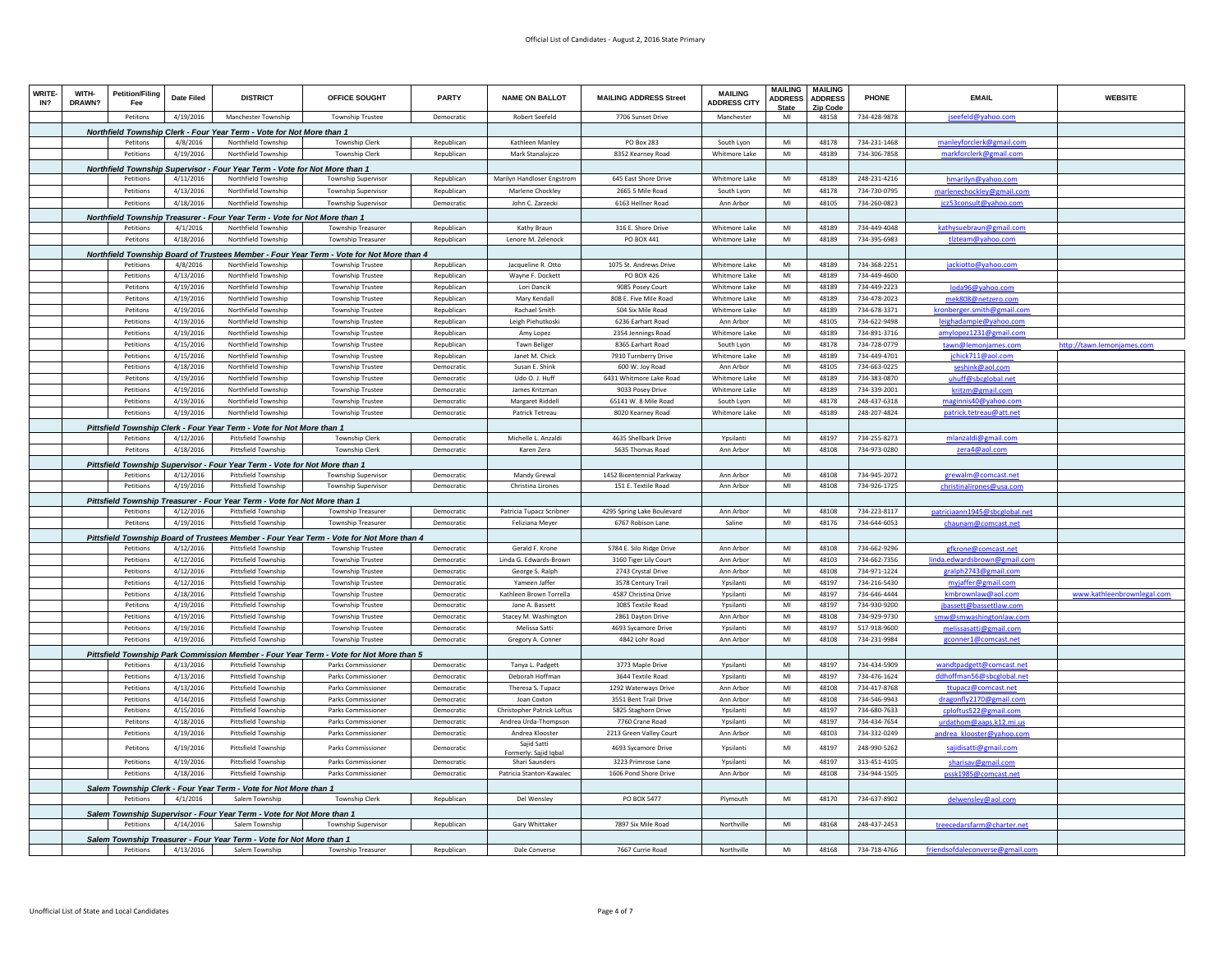| WRITE<br>IN? | WITH-<br>DRAWN? | <b>Petition/Filing</b><br>Fee | Date Filed | <b>DISTRICT</b>                                                                           | OFFICE SOUGHT                                                                                                 | <b>PARTY</b> | <b>NAME ON BALLOT</b>     | <b>MAILING ADDRESS Street</b> | <b>MAILING</b><br><b>ADDRESS CITY</b> | MAILING<br><b>ADDRESS</b><br><b>State</b> | <b>MAILING</b><br><b>ADDRESS</b><br><b>Zip Code</b> | PHONE                        | <b>EMAIL</b>                                     | <b>WEBSITE</b>         |
|--------------|-----------------|-------------------------------|------------|-------------------------------------------------------------------------------------------|---------------------------------------------------------------------------------------------------------------|--------------|---------------------------|-------------------------------|---------------------------------------|-------------------------------------------|-----------------------------------------------------|------------------------------|--------------------------------------------------|------------------------|
|              |                 |                               |            |                                                                                           | Salem Township Board of Trustees Member - Four Year Term - Vote for Not More than 4                           |              |                           |                               |                                       |                                           |                                                     |                              |                                                  |                        |
|              |                 | Petitions                     | 4/12/2016  | Salem Township                                                                            | <b>Township Trustee</b>                                                                                       | Republican   | John Daniel               | 7284 Angle Road               | Northville                            | MI                                        | 48168                                               | 248-207-3375                 | john.daniel1@yahoo.com                           |                        |
|              |                 | Petitions                     | 4/18/2016  | Salem Township                                                                            | <b>Township Tustee</b>                                                                                        | Republican   | Reggie Deluca             | 8190 Fox Lane                 | Plymouth                              | MI                                        | 48170                                               | 734-260-2692                 | rdeluca4@charter.net                             |                        |
|              |                 | Petitions                     | 4/15/2016  | Salem Township                                                                            | <b>Township Trustee</b>                                                                                       | Republican   | TJ McLaughlin             | 9222 Dixboro Road             | South Lvon                            | MI                                        | 48178                                               | 248-819-6637                 | ti@salem-mi.org                                  |                        |
|              |                 | Petitions                     | 4/18/2016  | Salem Township                                                                            | <b>Township Trustee</b>                                                                                       | Republican   | Mark M. Griffith          | 8555 6 Mile Road              | Northville                            | MI                                        | 48168                                               | 248-437-5442                 | markgriffith50@yahoo.com                         |                        |
|              |                 | Petitions                     | 4/18/2016  | Salem Township                                                                            | Township Trustee                                                                                              | Republican   | Wayne W. Wallazy          | 6111 Arkadia Drive            | Plymouth                              | $\mathsf{M}\mathsf{I}$                    | 48170                                               | 734-453-5535                 | waynewwallazy@yahoo.com                          |                        |
|              |                 | Petitons                      | 4/19/2016  | Salem Township                                                                            | <b>Township Trustee</b>                                                                                       | Republican   | Lawrence G. Petroskey     | 10988 Sherry Lane             | Plymouth                              | MI                                        | 48170                                               | 734-451-5553                 | lpetroskey@gmail.com                             |                        |
|              |                 | Petitons                      | 4/18/2016  | Salem Township                                                                            | <b>Township Trustee</b>                                                                                       | Republican   | Kimberly A. Whiteside     | 8077 Chubb Road               | Northville                            | MI                                        | 48168                                               | 734-765-5190                 |                                                  |                        |
|              |                 | Petitions                     | 4/18/2016  | Salem Township                                                                            | <b>Township Trustee</b>                                                                                       | Republican   | David Trent               | 7900 6 Mile Road              | Northville                            | MI                                        | 48168                                               | 248-982-1361                 |                                                  |                        |
|              |                 |                               |            | Saline Township Clerk - Four Year Term - Vote for Not More than 1                         |                                                                                                               |              |                           |                               |                                       |                                           |                                                     |                              |                                                  |                        |
|              |                 | Petitions                     | 2/18/2016  | Saline Township                                                                           | <b>Township Clerk</b>                                                                                         | Republican   | Kelly Marion              | 4254 Arkona Road              | Saline                                | MI                                        | 48176                                               | 734-429-9968                 | salinetownshin@gmail.com                         |                        |
|              |                 |                               |            | Saline Township Supervisor - Four Year Term - Vote for Not More than 1                    |                                                                                                               |              |                           |                               |                                       |                                           |                                                     |                              |                                                  |                        |
|              |                 | Petitions                     | 2/18/2016  | Saline Township                                                                           | <b>Township Supervisor</b>                                                                                    | Republican   | James C. Marion           | 8991 Marion Road              | Saline                                | MI                                        | 48176                                               | 734-429-5155                 |                                                  |                        |
|              |                 |                               |            | Saline Township Treasurer - Four Year Term - Vote for Not More than 1                     |                                                                                                               |              |                           |                               |                                       |                                           |                                                     |                              |                                                  |                        |
|              |                 | Petitions                     | 2/18/2016  | Saline Township                                                                           | Township Treasurer                                                                                            | Republican   | Renee Luckhardt           | 11700 Macon Road              | Saline                                | MI                                        | 48176                                               | 734-429-2593                 | treasurersalinetwp@gmail.com                     |                        |
|              |                 |                               |            |                                                                                           | Saline Township Board of Trustees Member - Four Year Term - Vote for Not More than 2                          |              |                           |                               |                                       |                                           |                                                     |                              |                                                  |                        |
|              |                 | Petitions                     | 2/18/2016  | Saline Township                                                                           | <b>Township Trustee</b>                                                                                       | Republican   | Robert J. Marion          | 3150 Arkona Road              | Saline                                | MI                                        | 48176                                               | 734-429-4869                 |                                                  |                        |
|              |                 | Petitions                     | 2/18/2016  | Saline Township                                                                           | <b>Township Trustee</b>                                                                                       | Republican   | Robert L. Prehn           | 5895 Arkona Road              | Saline                                | MI                                        | 48176                                               | 734-429-5637                 |                                                  |                        |
|              |                 |                               |            | Scio Township Clerk - Four Year Term - Vote for Not More than 1                           |                                                                                                               |              |                           |                               |                                       |                                           |                                                     |                              |                                                  |                        |
|              |                 | Petitions                     | 3/28/2016  | Scio Township                                                                             | Township Clerk                                                                                                | Democratic   | Nancy Hedberg             | 824 Honey Creek Drive         | Ann Arbor                             | MI                                        | 48103                                               | 734-905-3168                 | hedbergLA@gmail.com                              |                        |
|              |                 |                               |            | Scio Township Supervisor - Four Year Term - Vote for Not More than 1                      |                                                                                                               |              |                           |                               |                                       |                                           |                                                     |                              |                                                  |                        |
|              |                 | Petitions                     | 3/30/2016  | Scio Township                                                                             | Township Supervisor                                                                                           | Democratic   | Jack Knowles              | 3420 Woodlea Drive            | Ann Arbor                             | MI                                        | 48103                                               | 734-663-3082                 | mjknowles3@gmail.com                             |                        |
|              |                 |                               |            |                                                                                           |                                                                                                               |              |                           |                               |                                       |                                           |                                                     |                              |                                                  |                        |
|              |                 | Petitons                      | 4/18/2016  | Scio Township Treasurer - Four Year Term - Vote for Not More than 1<br>Scio Township      | <b>Township Treasurer</b>                                                                                     | Democratic   | Donna F. Palmer           | 2303 Scio Road                | Dexter                                | MI                                        | 48130                                               | 734-741-1141                 | depalmer@sciotownship.org                        |                        |
|              |                 |                               |            |                                                                                           |                                                                                                               |              |                           |                               |                                       |                                           |                                                     |                              |                                                  |                        |
|              |                 | Petitions                     | 3/25/2016  | Scio Township                                                                             | Scio Township Board of Trustees Member - Four Year Term - Vote for Not More than 4<br><b>Township Trustee</b> | Democratic   | David S. Read             | 769 Merlin Way                | Dexter                                | MI                                        | 48130                                               |                              |                                                  |                        |
|              |                 | Petitions                     | 4/11/2016  | Scio Township                                                                             | Township Trustee                                                                                              | Democratic   | Irwin G. Martin           | 3812 Michael Road North       | Ann Arbor                             | MI                                        | 48103                                               | 734-657-7569<br>734-665-1452 | davidread@bitsoflight.com<br>im@irwin-martin.com |                        |
|              |                 | Petitons                      | 4/19/2016  | Scio Township                                                                             | <b>Township Trustee</b>                                                                                       | Democratic   | <b>Christine Green</b>    | 4505 Dexter Road              | Ann Arbor                             | $\mathsf{M} \mathsf{I}$                   | 48103                                               | 734-994-6380                 | christinegreen4505@gmail.com                     |                        |
|              |                 | Petitions                     | 4/19/2016  | Scio Township                                                                             | <b>Township Trustee</b>                                                                                       | Democratic   | Kathleen Knol             | 1778 Snowberry Ridge          | Ann Arbor                             | MI                                        | 48103                                               | 734-395-2340                 | kknol1@comcast.net                               |                        |
|              |                 | Petitions                     | 4/18/2016  | Scio Township                                                                             | <b>Township Trustee</b>                                                                                       | Republican   | Mark Perry                | 760 Eltham Court              | Ann Arbor                             | $\mathsf{MI}$                             | 48103                                               | 734-730-0964                 | mperry07@comcast.net                             |                        |
|              |                 |                               |            | Sharon Township Clerk - Four Year Term - Vote for Not More than 1                         |                                                                                                               |              |                           |                               |                                       |                                           |                                                     |                              |                                                  |                        |
|              |                 | Petitions                     | 4/14/2016  | Sharon Township                                                                           | <b>Township Clerk</b>                                                                                         | Republican   | Chelsea Mikel             | 5841 MI State Road 52         | Manchester                            | MI                                        | 48158                                               | 248-910-5527                 | mikel.chelsea@gmail.com                          |                        |
|              |                 |                               |            |                                                                                           |                                                                                                               |              |                           |                               |                                       |                                           |                                                     |                              |                                                  |                        |
|              |                 | Petitons                      | 4/7/2016   | Sharon Township Supervisor - Four Year Term - Vote for Not More than 1<br>Sharon Township | Township Supervisor                                                                                           | Republican   | <b>Peter Psarouthakis</b> | 4759 Jacob Road               | Grass Lake                            | MI                                        | 49240                                               | 734-320-9240                 | sharonsupervisor@gmail.com                       |                        |
|              |                 |                               |            |                                                                                           |                                                                                                               |              |                           |                               |                                       |                                           |                                                     |                              |                                                  |                        |
|              |                 | Petitions                     | 4/7/2016   | Sharon Township Treasurer - Four Year Term - Vote for Not More than 1<br>Sharon Township  | <b>Township Treasurer</b>                                                                                     | Republican   | <b>Brian Simons</b>       | 19551 Lehman Road             | Manchester                            | MI                                        | 48158                                               | 734-604-9450                 | simsays@msn.com                                  |                        |
|              |                 |                               |            |                                                                                           |                                                                                                               |              |                           |                               |                                       |                                           |                                                     |                              |                                                  |                        |
|              |                 |                               |            |                                                                                           | Sharon Township Board of Trustees Member - Four Year Term - Vote for Not More than 2                          |              |                           |                               |                                       |                                           |                                                     |                              |                                                  |                        |
|              |                 | No candidates filed           |            |                                                                                           |                                                                                                               |              |                           |                               |                                       |                                           |                                                     |                              |                                                  |                        |
|              |                 |                               |            | Superior Township Clerk - Four Year Term - Vote for Not More than 1                       |                                                                                                               |              |                           |                               |                                       |                                           |                                                     |                              |                                                  |                        |
|              |                 | Petitions                     | 4/1/2016   | Superior Township                                                                         | <b>Township Clerk</b>                                                                                         | Democratic   | Lynette M. Findley        | 1727 Sheffield Drive          | Ypsilanti                             | $\mathsf{M} \mathsf{I}$                   | 48198                                               | 734-218-3421                 | lynettefindley@gmail.com                         |                        |
|              |                 |                               |            | Superior Township Supervisor - Four Year Term - Vote for Not More than 1                  |                                                                                                               |              |                           |                               |                                       |                                           |                                                     |                              |                                                  |                        |
|              |                 | Petitons                      | 4/18/2016  | Superior Township                                                                         | Township Supervisor                                                                                           | Democratic   | Ken Schwartz              | 2474 Hickman Road             | Ann Arbor                             | MI                                        | 48105                                               | 734-480-2060                 | kenschwartz123@yahoo.com                         |                        |
|              |                 | Petitons                      | 4/19/2016  | Superior Township                                                                         | <b>Township Supervisor</b>                                                                                    | Democratic   | David Burley              | 6645 Warren Road              | Ann Arbor                             | $\mathsf{M}\mathsf{I}$                    | 48105                                               | 734-663-0014                 |                                                  |                        |
|              |                 |                               |            | Superior Township Treasurer - Four Year Term - Vote for Not More than 1                   |                                                                                                               |              |                           |                               |                                       |                                           |                                                     |                              |                                                  |                        |
|              |                 | Petitions                     | 2/11/2016  | Superior Township                                                                         | <b>Township Treasurer</b>                                                                                     | Democratic   | Brenda L. McKinney        | 8418 Thames Court             | Ypsilanti                             | MI                                        | 48198                                               | 734-481-0336                 |                                                  |                        |
|              |                 |                               |            |                                                                                           | Superior Township Board of Trustees Member - Four Year Term - Vote for Not More than 4                        |              |                           |                               |                                       |                                           |                                                     |                              |                                                  |                        |
|              |                 | Petitions                     | 2/23/2016  | Superior Township                                                                         | <b>Township Trustee</b>                                                                                       | Democratic   | Alex Williams             | 8063 Berkshire Drive          | Ypsilanti                             | MI                                        | 48198                                               | 248-615-3748                 | flex.williams@gmail.com                          |                        |
|              |                 | Petitions                     | 2/28/2016  | Superior Township                                                                         | <b>Township Trustee</b>                                                                                       | Democratic   | Lisa Lewis                | 8395 Lakeview Court           | Ypsilanti                             | MI                                        | 48198                                               | 734-635-8626                 | llewis448@gmail.com                              |                        |
|              |                 | Petitions                     | 3/16/2016  | Superior Township                                                                         | <b>Township Trustee</b>                                                                                       | Democratic   | Satish Ramade             | 10158 E. Avondale Circle      | Ypsilanti                             | MI                                        | 48198                                               | 248-470-4862                 | sramade@hotmail.com                              | www.electsatish.com    |
|              |                 | Petitions                     | 3/21/2016  | <b>Superior Township</b>                                                                  | <b>Township Trustee</b>                                                                                       | Democratic   | <b>Tom Brennan</b>        | 1651 Sheffield Drive          | Ypsilanti                             | MI                                        | 48198                                               | 734-945-4837                 | orennan4superior@outlook.con                     |                        |
|              |                 | Petitions                     | 4/4/2016   | Superior Township                                                                         | <b>Township Trustee</b>                                                                                       | Democratic   | Nancy Caviston            | 864 S. Main Street            | Plymouth                              | MI                                        | 48170                                               | 734-455-8120                 | caviston@cavistonagency.com                      | www.cavistonagency.cor |
|              |                 | Petitons                      | 4/15/2016  | Superior Township                                                                         | <b>Township Trustee</b>                                                                                       | Democratic   | Rodrick K. Green          | 1889 Ashley Drive             | Ypsilanti                             | $\mathsf{M} \mathsf{I}$                   | 48198                                               | 734-829-7464                 | rodgreen2451@yahoo.com                           |                        |
|              |                 |                               |            |                                                                                           | Superior Township Park Commission Member - Four Year Term - Vote for Not More than 7                          |              |                           |                               |                                       |                                           |                                                     |                              |                                                  |                        |
|              |                 | Petitions                     | 2/29/2016  | <b>Superior Township</b>                                                                  | <b>Parks Commissioner</b>                                                                                     | Democratic   | Nahid Yahyai              | 3500 Blue Heron Court         | Ypsilanti                             | $\mathsf{MI}$                             | 48198                                               | 734-272-2854                 | nyahyai@comcast.net                              |                        |
|              |                 | Petitions                     | 4/5/2016   | Superior Township                                                                         | Parks Commissioner                                                                                            | Democratic   | <b>Terry Lee Lansing</b>  | 9805 Geddes Road              | Ypsilanti                             | MI                                        | 48198                                               | 734-484-6481                 |                                                  |                        |
|              |                 | Petitions                     | 4/6/2016   | Superior Township                                                                         | Parks Commissioner                                                                                            | Democratic   | Marion E. Morris          | 8264 Vreeland Road            | Ypsilanti                             | MI                                        | 48198                                               | 734-482-7414                 |                                                  |                        |
|              |                 | Petitions                     | 4/6/2016   | Superior Township                                                                         | <b>Parks Commissioner</b>                                                                                     | Democratic   | Sandi Lopez               | 6735 Vreeland Road            | Ypsilanti                             | MI                                        | 48198                                               | 734-485-7558                 | sandiclonez@comcast.net                          |                        |
|              |                 | Petitions                     | 4/8/2016   | <b>Superior Township</b>                                                                  | <b>Parks Commissioner</b>                                                                                     | Democratic   | Martha L. Kern-Boprie     | 1659 Sheffield Drive          | Ypsilanti                             | MI                                        | 48198                                               | 734-483-3621                 | kernm@umich.edu                                  |                        |
|              |                 | Petitions                     | 4/18/2016  | Superior Township                                                                         | Parks Commissioner                                                                                            | Democratic   | Lindsey Wooten            | 9222 Abbey Lane               | Ypsilanti                             | $\mathsf{M} \mathsf{I}$                   | 48198                                               | 734-558-5749                 | indseyjwooten@gmail.com                          |                        |
|              |                 | Petitions                     | 4/18/2016  | Superior Township                                                                         | Parks Commissioner                                                                                            | Democratic   | Bernedia Word             | 8607 Barrington Drive         | Ypsilanti                             | $\mathsf{MI}$                             | 48198                                               | 734-417-0334                 | glemps2@att.net                                  |                        |
|              |                 | Petitions                     | 4/19/2016  | Superior Township                                                                         | Parks Commissioner                                                                                            | Democratic   | Paula Jefferson           | 1627 Harvest Lane             | Ypsilanti                             | MI                                        | 48198                                               | 734-657-6826                 | pjeffuller@gmail.com                             |                        |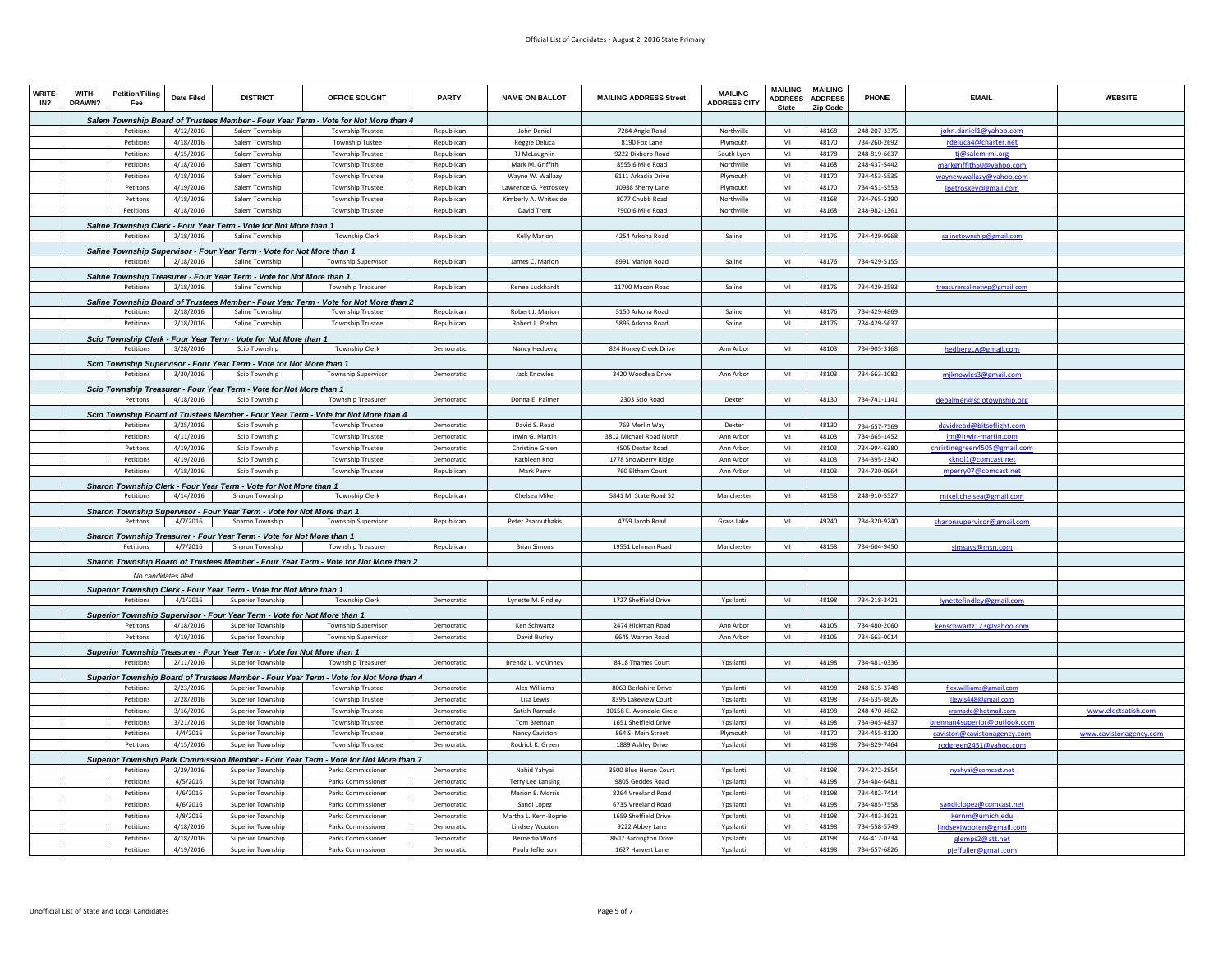| WRITE-<br>IN?       | WITH-<br>DRAWN? | <b>Petition/Filing</b><br>Fee | <b>Date Filed</b>      | <b>DISTRICT</b>                                                                 | OFFICE SOUGHT                                                                           | <b>PARTY</b>             | <b>NAME ON BALLOT</b>                      | <b>MAILING ADDRESS Street</b>          | <b>MAILING</b><br><b>ADDRESS CITY</b> | <b>MAILING</b><br><b>ADDRESS</b><br><b>State</b> | <b>MAILING</b><br><b>ADDRESS</b><br>Zip Code | PHONE                        | <b>EMAIL</b>                                  | <b>WEBSITE</b>             |
|---------------------|-----------------|-------------------------------|------------------------|---------------------------------------------------------------------------------|-----------------------------------------------------------------------------------------|--------------------------|--------------------------------------------|----------------------------------------|---------------------------------------|--------------------------------------------------|----------------------------------------------|------------------------------|-----------------------------------------------|----------------------------|
|                     |                 |                               |                        | Sylvan Township Clerk - Four Year Term - Vote for Not More than 1               |                                                                                         |                          |                                            |                                        |                                       |                                                  |                                              |                              |                                               |                            |
|                     |                 | Petitions                     | 4/18/2019              | Sylvan Township                                                                 | <b>Township Clerk</b>                                                                   | Democratic               | Kathleen E. Kennedy                        | 1339 Liebeck Road                      | Chelsea                               | MI                                               | 48118                                        | 734-475-4567                 | kathyekenn@gmail.com                          |                            |
|                     |                 |                               |                        | Sylvan Township Supervisor - Four Year Term - Vote for Not More than 1          |                                                                                         |                          |                                            |                                        |                                       |                                                  |                                              |                              |                                               |                            |
|                     |                 | Petitions                     | 4/19/2016              | Sylvan Township                                                                 | Township Supervisor                                                                     | Republican               | Scott E. Cooper                            | 1280 Ridge Road                        | Chelsea                               | MI                                               | 48118                                        | 517-250-7111                 | campcav@comcast.net                           |                            |
|                     |                 | Petitions                     | 4/19/2016              | Sylvan Township                                                                 | Township Supervisor                                                                     | Republican               | Tom McKernan                               | 20179 McKernan Road                    | Chelsea                               | MI                                               | 48118                                        | 734-834-5454                 |                                               |                            |
|                     |                 |                               |                        | Sylvan Township Treasurer - Four Year Term - Vote for Not More than 1           |                                                                                         |                          |                                            |                                        |                                       |                                                  |                                              |                              |                                               |                            |
|                     |                 | Petitions                     | 4/18/2016              | Sylvan Township                                                                 | <b>Township Treasurer</b>                                                               | Republican               | Rodney Branham                             | 17262 Fahrner Road                     | Chelsea                               | $\mathsf{MI}$                                    | 48118                                        | 734-604-2540                 | rerun45@rocketmail.com                        |                            |
|                     |                 |                               |                        |                                                                                 | Sylvan Township Board of Trustees Member - Four Year Term - Vote for Not More than 2    |                          |                                            |                                        |                                       |                                                  |                                              |                              |                                               |                            |
|                     |                 | Petitions                     | 4/15/2016              | Sylvan Township                                                                 | <b>Township Trustee</b>                                                                 | Democratio               | Roy D. Schmidt                             | 1160 Pierce Road                       | Chelsea                               | MI                                               | 48118                                        | 734-904-9622                 | rd53wave@yahoo.com                            |                            |
|                     |                 | Petitions                     | 4/18/2016              | Sylvan Township                                                                 | <b>Township Trustee</b>                                                                 | Republican               | Kurt P. Koseck                             | 679 Glazier Road                       | Chelsea                               | M <sub>l</sub>                                   | 48118                                        | 734-475-8714                 | kkoseck@cmsenergy.com                         |                            |
|                     |                 |                               |                        | Webster Township Clerk - Four Year Term - Vote for Not More than 1              |                                                                                         |                          |                                            |                                        |                                       |                                                  |                                              |                              |                                               |                            |
|                     |                 | Petitions                     | 4/11/2016              | Webster Township                                                                | <b>Township Clerk</b>                                                                   | Republican               | Barbara Calleja                            | 6260 Webster Church Road               | Dexter                                | $\mathsf{MI}$                                    | 48130                                        | 734-426-3555                 | a3bc2co@gmail.com                             |                            |
|                     |                 |                               |                        | <u> Webster Township Supervisor - Four Year Term - Vote for Not More than 1</u> |                                                                                         |                          |                                            |                                        |                                       |                                                  |                                              |                              |                                               |                            |
|                     |                 | Petitons                      | 4/18/2016              | Webster Township                                                                | <b>Township Supervisor</b>                                                              | Republican               | John Kingsley                              | 6000 Joy Road                          | Dexter                                | MI                                               | 48130                                        | 734-426-0669                 |                                               |                            |
|                     |                 |                               |                        | Webster Township Treasurer - Four Year Term - Vote for Not More than 1          |                                                                                         |                          |                                            |                                        |                                       |                                                  |                                              |                              |                                               |                            |
|                     |                 | Petitions                     | 4/11/2016              | Webster Township                                                                | <b>Township Treasurer</b>                                                               | Republican               | Carol Whitney                              | 4060 Farrell Road                      | Dexter                                | MI                                               | 48130                                        | 734-426-6152                 | cwhitney@twp.webster.mi.us                    |                            |
|                     |                 |                               |                        |                                                                                 | Webster Township Board of Trustees Member - Four Year Term - Vote for Not More than 4   |                          |                                            |                                        |                                       |                                                  |                                              |                              |                                               |                            |
|                     |                 | Petitions                     | 3/30/2016              | Webster Township                                                                | <b>Township Trustee</b>                                                                 | Republican               | Charles L. Estleman                        | 5695 Walsh Road                        | <b>Whitmore Lake</b>                  | MI                                               | 48189                                        | 734-424-0100                 |                                               |                            |
|                     |                 | Petitions                     | 4/14/2016              | Webster Township                                                                | <b>Township Trustee</b>                                                                 | Republican               | John Scharf                                | 5327 Webster Church Road               | Dexter                                | MI                                               | 48130                                        | 734-726-5111                 | jscharf@usa.com                               |                            |
|                     |                 | Petitions                     | 4/14/2016              | Webster Township                                                                | Township Trustee                                                                        | Republican               | Richard Kleinschmidt                       | 6158 Webster Church Road               | Dexter                                | MI                                               | 48130                                        | 734-649-0747                 | rkleinschmidt@twp.webster.mi.us               |                            |
|                     |                 | Petitions                     | 4/18/2016              | Webster Township                                                                | <b>Township Tustee</b>                                                                  | Republican               | Gary Koch                                  | 6772 Mast Road                         | Dexter                                | MI                                               | 48130                                        | 734-780-4702                 | garykoch@charter.net                          |                            |
|                     |                 | Petitons                      | 4/18/2016              | Webster Township                                                                | <b>Township Trustee</b>                                                                 | Republican               | John H. Westman                            | 8130 Chamberlin Road                   | Dexter                                | MI                                               | 48130                                        | 734-426-3420                 | jwestman@umich.edu                            |                            |
|                     |                 |                               |                        | York Township Clerk - Four Year Term - Vote for Not More than 1                 |                                                                                         |                          |                                            |                                        |                                       |                                                  |                                              |                              |                                               |                            |
|                     |                 | Petitions                     | 4/15/2016              | York Township                                                                   | Township Clerk                                                                          | Republican               | <b>Helen Neill</b>                         | 9643 Nabozny Drive                     | Milan                                 | MI                                               | 48160                                        | 734-429-3777                 | hln321@yahoo.com                              |                            |
|                     |                 |                               |                        | York Township Supervisor - Four Year Term - Vote for Not More than 1            |                                                                                         |                          |                                            |                                        |                                       |                                                  |                                              |                              |                                               |                            |
|                     |                 | Petitions                     | 4/18/2016              | York Township                                                                   | Township Supervisor                                                                     | Republican               | Chuck Tellas                               | 3121 Judd Road                         | Milan                                 | MI                                               | 48160                                        | 734-439-1363                 | chuck.ceetee@yahoo.com                        |                            |
|                     |                 |                               |                        | York Township Treasurer - Four Year Term - Vote for Not More than 1             |                                                                                         |                          |                                            |                                        |                                       |                                                  |                                              |                              |                                               |                            |
|                     |                 | Petitions                     | 4/15/2016              | York Township                                                                   | <b>Township Treasurer</b>                                                               | Republican               | Sally B. Louis                             | 80 Willow Road                         | Milan                                 | MI                                               | 48160                                        | 734-439-8642                 | swimmomx4@sbcglobal.net                       |                            |
|                     |                 |                               |                        |                                                                                 | York Township Board of Trustees Member - Four Year Term - Vote for Not More than 4      |                          |                                            |                                        |                                       |                                                  |                                              |                              |                                               |                            |
|                     |                 | Petitons                      | 4/18/2016              | York Township                                                                   | <b>Township Trustee</b>                                                                 | Republican               | Brian F. lott                              | 1188 E. David Kempf Court              | Saline                                | MI                                               | 48176                                        | 734-365-3530                 | brian@iott.com                                |                            |
|                     |                 | Petitions                     | 4/18/2016              | York Township                                                                   | <b>Township Trustee</b>                                                                 | Republican               | Derek Stern                                | 9360 Sunset Lake Drive                 | Saline                                | MI                                               | 48176                                        | 734-944-2061                 | derek.stern@comcast.net                       |                            |
|                     |                 | Petitions                     | 4/19/2016              | York Township                                                                   | Township Trustee                                                                        | Republican               | Dan Clifford Pichla                        | 686 W. Willis Road                     | Saline                                | MI                                               | 48176                                        | 734-216-7750                 | mopardanp@gmail.com                           |                            |
|                     |                 | Petitions                     | 4/19/2016              | York Township                                                                   | Township Trustee                                                                        | Republican               | John Hargrove                              | 11300 Moon Road                        | Milan                                 | MI                                               | 48160                                        | 734-255-0751                 | jjhar@frontier.com                            |                            |
|                     |                 |                               |                        | Ypsilanti Township Clerk - Four Year Term - Vote for Not More than 1            |                                                                                         |                          |                                            |                                        |                                       |                                                  |                                              |                              |                                               |                            |
|                     |                 | Petitions                     | 3/24/2016              | Ypsilanti Township                                                              | <b>Township Clerk</b>                                                                   | Democratic               | Karen Loveiov Roe                          | 8677 Merritt Road                      | Ypsilanti                             | MI                                               | 48197                                        | 734-260-6578                 | kroe999@comcast.net                           |                            |
|                     |                 |                               |                        | Ypsilanti Township Supervisor - Four Year Term - Vote for Not More than 1       |                                                                                         |                          |                                            |                                        |                                       |                                                  |                                              |                              |                                               |                            |
|                     |                 | Petitions                     | 3/18/2016              | Ypsilanti Township                                                              | Township Supervisor                                                                     | Democratic               | Brenda Stumbo                              | 9622 Endicott Lane                     | Ypsilanti                             | MI                                               | 48197                                        | 734-255-6302                 | stumbo4supervisor@yahoo.comk                  |                            |
|                     |                 |                               |                        | Ypsilanti Township Treasurer - Four Year Term - Vote for Not More than 1        |                                                                                         |                          |                                            |                                        |                                       |                                                  |                                              |                              |                                               |                            |
|                     |                 | Petitions                     | 3/15/2016              | Ypsilanti Township                                                              | Township Treasurer                                                                      | Democratic               | Larry Doe                                  | 9347 S. Huron River Drive              | Ypsilanti                             | MI                                               | 48197                                        | 734-483-2839                 | lidoe@sbcglobal.net                           |                            |
|                     |                 |                               |                        |                                                                                 | Ypsilanti Township Board of Trustees Member - Four Year Term - Vote for Not More than 4 |                          |                                            |                                        |                                       |                                                  |                                              |                              |                                               |                            |
|                     |                 | Petiitions                    | 3/3/2016               | Ypsilanti Township                                                              | <b>Township Trustee</b>                                                                 | Democratic               | Monica Ross Williams                       | PO BOX 972051                          | Yosilanti                             | MI                                               | 48198                                        | 734-328-3025                 | monica@monicarosswilliams.com                 | www.monicarosswilliams.com |
|                     |                 | Petitions                     | 3/1/2016               | Ypsilanti Township                                                              | Township Trustee                                                                        | Democratio               | Jimmie Wilson Jr                           | 7110 Wellington Lane                   | Ypsilanti                             | MI                                               | 48197                                        | 734-999-0049                 | iimmiewilsonir@gmail.com                      | www.iimmiewilsonir.com     |
|                     |                 | Petitions<br>Petitions        | 3/28/2016<br>4/11/2016 | Ypsilanti Township<br>Ypsilanti Township                                        | <b>Township Trustee</b><br><b>Township Trustee</b>                                      | Democratic<br>Democratic | <b>Mike Martin</b><br>Scott Martin         | 1371 Duncan Avenue<br>293 Valley Drive | Ypsilanti<br>Ypsilanti                | MI<br>MI                                         | 48198<br>48197                               | 734-480-7911<br>734-216-3818 | satur9@comcast.net<br>dnsmartin75@comcast.net |                            |
|                     |                 | Petitions                     | 4/11/2016              | Ypsilanti Township                                                              | <b>Township Trustee</b>                                                                 | Democratic               | Stan Eldridge                              | 7024 St. Andrews Drive                 | Ypsilanti                             | MI                                               | 48197                                        | 734-646-5309                 | mipanthers@aol.com                            |                            |
|                     |                 | Petitions                     | 4/6/2016               | Ypsilanti Township                                                              | <b>Township Trustee</b>                                                                 | Democratic               | <b>Heather Jarrell Roe</b>                 | 1197 Hunter Avenue                     | Yosilanti                             | MI                                               | 48198                                        | 734-780-4681                 | heather.roe7@gmail.com                        |                            |
|                     |                 | Petitions                     | 4/18/2016              | Ypsilanti Township                                                              | <b>Township Trustee</b>                                                                 | Democratic               | Lonnie Scott                               | 9940 Martz Road                        | Ypsilanti                             | MI                                               | 48197                                        | 734-323-6028                 | lonnie@votelonnie.com                         | www.votelonnie.com         |
|                     |                 | Petitions                     | 4/19/2016              | Ynsilanti Townshin                                                              | <b>Township Trustee</b>                                                                 | Democratic               | <b>Tyrone Bridges</b>                      | PO BOX 980731                          | Ynsilanti                             | MI                                               | 48198                                        | 734-444-4841                 | tyronebridges@yahoo.con                       | www.tyronebridges.com      |
| WRITE-II            |                 |                               | 6/8/2016               | Ypsilanti Township                                                              | <b>Township Trustee</b>                                                                 | Republican               | Diane Frances Haske                        | 1396 E. Forest                         | Ypsilanti                             | $\mathsf{MI}$                                    | 48198                                        | 734-578-8250                 |                                               |                            |
|                     |                 |                               |                        |                                                                                 | Ypsilanti Township Park Commission Member - Four Year Term - Vote for Not More than 7   |                          |                                            |                                        |                                       |                                                  |                                              |                              |                                               |                            |
|                     |                 | <b>Petitons</b>               | 4/19/2016              | Ypsilanti Township                                                              | Parks Commissioner                                                                      | Democratic               | Gloria C. Peterson                         | 1146 Rue Willette Boulevard            | Ypsilanti                             | MI                                               | 48198                                        | 734-664-1236                 | glocpet@yahoo.com                             |                            |
|                     |                 | Petitions                     | 4/19/2016              | Ypsilanti Township                                                              | Parks Commissioner                                                                      | Democratic               | David L. Streeter                          | 2326 Burns Street                      | Ypsilanti                             | MI                                               | 48197                                        | 734-664-9623                 |                                               |                            |
|                     |                 | Petitons                      | 4/19/2016              | Ypsilanti Township                                                              | <b>Parks Commissioner</b>                                                               | Democratic               | Debbie Swanson                             | 2446 Harding Avenue                    | Ypsilanti                             | MI                                               | 48197                                        | 734-645-4811                 | debswan1003@sbcglobal.net                     |                            |
|                     |                 | Petitons                      | 4/19/2016              | Ypsilanti Township                                                              | Parks Commissioner                                                                      | Democratic               | <b>Edward Burnett</b>                      | 1776 Ware Court                        | Ypsilanti                             | MI                                               | 48198                                        | 734-358-5711                 | eburnett@umich.edu                            |                            |
| WRITE-II            |                 |                               | 7/8/2016               | Ypsilanti Township                                                              | Parks Commissioner                                                                      | Democratic               | Star Smith                                 | 2359 Sunnyglen                         | Ypsilanti                             | MI                                               | 48198                                        | 734-417-6130                 |                                               |                            |
| WRITE-IN<br>WRITE-I |                 |                               | 7/15/2016<br>7/22/2016 | Ynsilanti Townshin<br>Ypsilanti Township                                        | Parks Commissioner<br>Parks Commissioner                                                | Democratic<br>Democratic | <b>Steve Newlon</b><br>Christina M. Reeves | 7860 Thornhill<br>1255 Lori Street     | Ynsilanti<br>Ypsilanti                | MI<br>MI                                         | 48197<br>48198                               | 734-255-3962<br>734-482-3413 |                                               |                            |
|                     |                 |                               |                        |                                                                                 |                                                                                         |                          |                                            |                                        |                                       |                                                  |                                              |                              |                                               |                            |
|                     |                 |                               |                        |                                                                                 |                                                                                         |                          |                                            |                                        |                                       |                                                  |                                              |                              |                                               |                            |
|                     |                 |                               |                        |                                                                                 |                                                                                         |                          |                                            |                                        |                                       |                                                  |                                              |                              |                                               |                            |
|                     |                 |                               |                        |                                                                                 |                                                                                         |                          |                                            |                                        |                                       |                                                  |                                              |                              |                                               |                            |
|                     |                 |                               |                        |                                                                                 |                                                                                         |                          |                                            |                                        |                                       |                                                  |                                              |                              |                                               |                            |